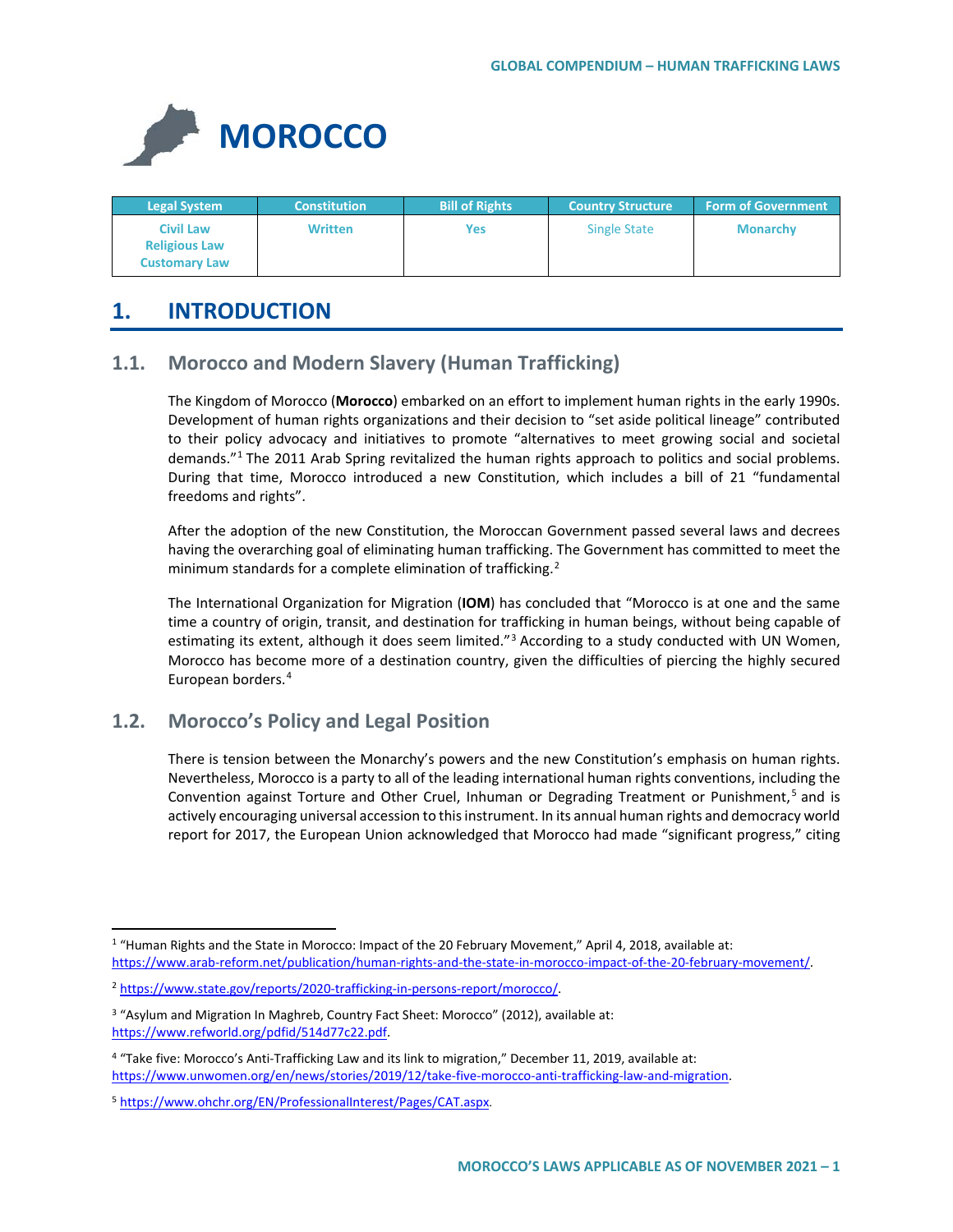in particular the April 2017 reestablishment of the Ministry of Human Rights (previously abolished in 2002) and the Government's satisfactory cooperation with UN human rights bodies. <sup>[6](#page-1-0)</sup>

# **2. OVERVIEW OF MOROCCO'S LEGAL APPROACH TO COMBATING MODERN SLAVERY AND HUMAN TRAFFICKING**

## **2.1. Morocco's International Law Obligations**

### *2.1.1. Fundamental human rights*

Morocco is a State Party to the United Nations Convention against Transnational Organized Crime and the Protocol to Prevent, Suppress and Punish Trafficking in Persons, Especially Women and Children (2000), $^7$  $^7$ supplementing the United Nations Convention against Transnational Organized Crime (2000), <sup>[8](#page-1-2)</sup> the Convention Concerning Forced or Compulsory Labour, 1[9](#page-1-3)30 (No. 29),<sup>9</sup> the Abolition of Forced Labour Convention, 1957 (No. [10](#page-1-4)5),  $10$  the Convention on the Elimination of All Forms of Discrimination against Women (1979),<sup>[11](#page-1-5)</sup> the Convention on the Rights of the Child (1989),<sup>[12](#page-1-6)</sup> the Worst Forms of Child Labour Convention, 1999 (No. 182), <sup>[13](#page-1-7)</sup> and the International Convention on the Protection of the Rights of All Migrant Workers and Members of their Families (1990).<sup>14</sup>

### *2.1.2. Slavery and trafficking*

Morocco is a party to the Protocol to Prevent, Suppress and Punish Trafficking in Persons, Especially Women and Children (2000),<sup>[15](#page-1-9)</sup> the Worst Forms of Child Labour Convention (1999), and the Convention against Transnational Organized Crime (2000)*.* [16](#page-1-10)

### *2.1.3. Effect under Morocco's law*

The preamble to the new Constitution of Morocco, adopted on 1 July 2011, recognizes the supremacy of ratified international legal instruments over domestic legislation.<sup>[17](#page-1-11)</sup>

<span id="page-1-0"></span> <sup>6</sup> [http://arabcenterdc.org/policy\\_analyses/assessing-moroccos-human-rights-picture-constitutional-reform-may-not-be](http://arabcenterdc.org/policy_analyses/assessing-moroccos-human-rights-picture-constitutional-reform-may-not-be-enough/)[enough/.](http://arabcenterdc.org/policy_analyses/assessing-moroccos-human-rights-picture-constitutional-reform-may-not-be-enough/)

<span id="page-1-1"></span><sup>&</sup>lt;sup>7</sup> [https://www.ohchr.org/EN/ProfessionalInterest/Pages/ProtocolTraffickingInPersons.aspx.](https://www.ohchr.org/EN/ProfessionalInterest/Pages/ProtocolTraffickingInPersons.aspx)

<span id="page-1-2"></span><sup>&</sup>lt;sup>8</sup> See status of ratification section available at: [https://www.unodc.org/unodc/en/treaties/CTOC/signatures.html.](https://www.unodc.org/unodc/en/treaties/CTOC/signatures.html)

<span id="page-1-3"></span><sup>9</sup> [https://www.ilo.org/dyn/normlex/en/f?p=NORMLEXPUB:12100:0::NO:12100:P12100\\_INSTRUMENT\\_ID:312250:NO.](https://www.ilo.org/dyn/normlex/en/f?p=NORMLEXPUB:12100:0::NO:12100:P12100_INSTRUMENT_ID:312250:NO)

<span id="page-1-4"></span><sup>10</sup> [https://www.ilo.org/dyn/normlex/en/f?p=1000:12100:0::NO::P12100\\_ILO\\_CODE:C105.](https://www.ilo.org/dyn/normlex/en/f?p=1000:12100:0::NO::P12100_ILO_CODE:C105)

<span id="page-1-5"></span><sup>11</sup> [https://www.ohchr.org/documents/professionalinterest/cedaw.pdf.](https://www.ohchr.org/documents/professionalinterest/cedaw.pdf)

<span id="page-1-6"></span><sup>12</sup> [https://www.ohchr.org/en/professionalinterest/pages/crc.aspx.](https://www.ohchr.org/en/professionalinterest/pages/crc.aspx) 

<span id="page-1-7"></span><sup>13</sup> [https://www.ilo.org/dyn/normlex/en/f?p=NORMLEXPUB:12100:0::NO::P12100\\_ILO\\_CODE:C182.](https://www.ilo.org/dyn/normlex/en/f?p=NORMLEXPUB:12100:0::NO::P12100_ILO_CODE:C182)

<span id="page-1-8"></span><sup>14</sup> [https://www.ohchr.org/EN/ProfessionalInterest/Pages/CMW.aspx.](https://www.ohchr.org/EN/ProfessionalInterest/Pages/CMW.aspx) 

<span id="page-1-9"></span><sup>15</sup> [https://www.ohchr.org/en/professionalinterest/pages/protocoltraffickinginpersons.aspx.](https://www.ohchr.org/en/professionalinterest/pages/protocoltraffickinginpersons.aspx) 

<span id="page-1-10"></span><sup>&</sup>lt;sup>16</sup> See status of ratification section available at[: https://www.unodc.org/unodc/en/treaties/CTOC/signatures.html.](https://www.unodc.org/unodc/en/treaties/CTOC/signatures.html)

<span id="page-1-11"></span><sup>17</sup> [https://rwi.lu.se/app/uploads/2014/02/Jurisprudence-in-the-Application-of-Human-Rights-Standards-in-Arab-Courts.pdf,](https://rwi.lu.se/app/uploads/2014/02/Jurisprudence-in-the-Application-of-Human-Rights-Standards-in-Arab-Courts.pdf)  page 28.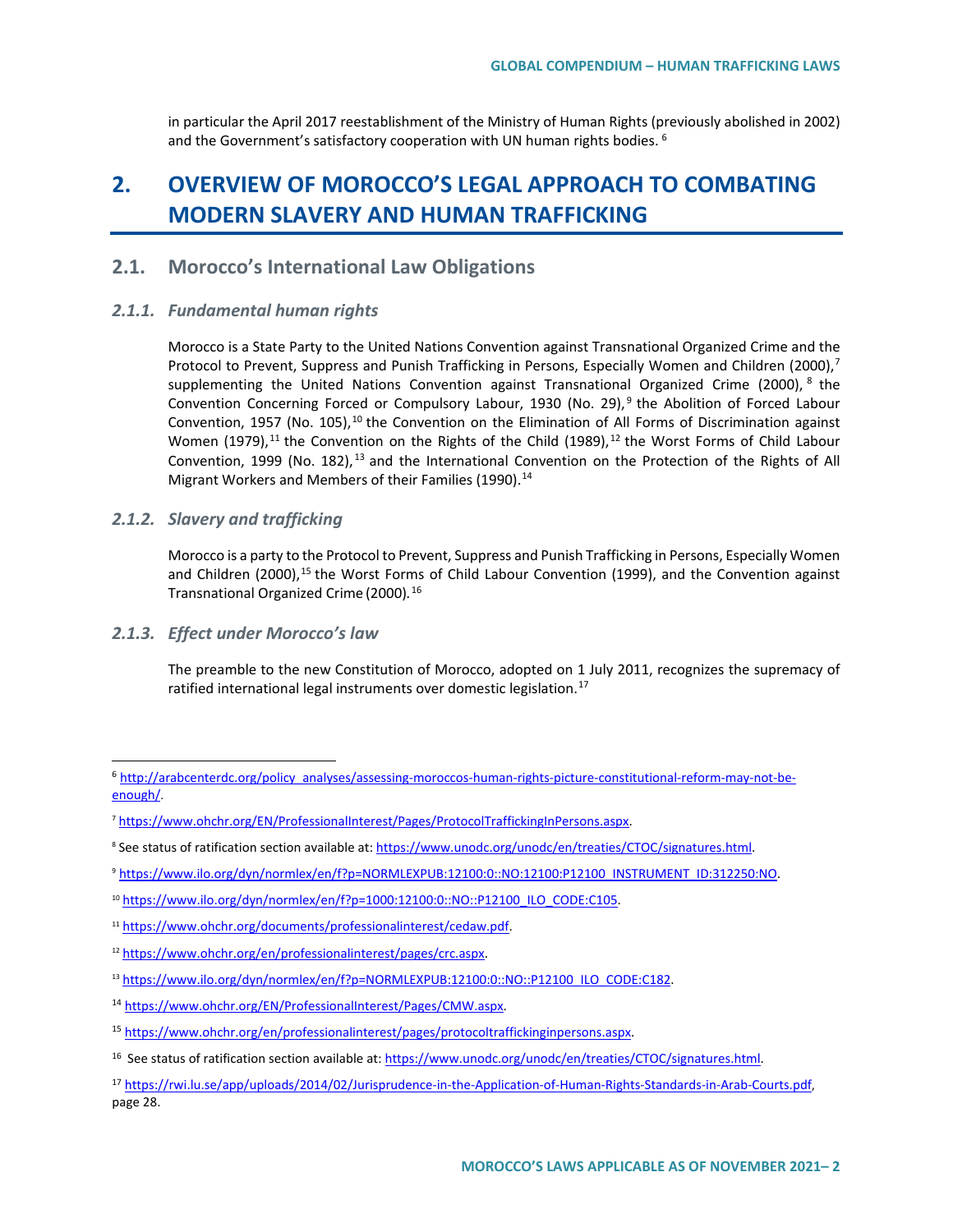# **2.2. Human Rights Protections Under Morocco's Law**

Title II of the Moroccan Constitution has a Bill of Fundamental Freedoms and Rights. This Bill consists of 21 specific rights covering the main provisions of the UN Universal Declaration of Human Rights. These rights include, among others,  $18$  the equality of sexes, freedom from torture, freedom from arbitrary arrest, presumption of innocence and the right to a fair trial, freedom of religion, freedom of opinion and expression, the right to access information, freedom of assembly and peaceful demonstration, and the right to take part in and select the Government. In a memorandum published on October 28, 2019, the Moroccan National Human Rights Council (**CNDH**) recommended decriminalizing consensual sex between nonmarried adults and granting more religious freedoms.[19](#page-2-1)

### **2.3. Criminalization of Modern Slavery**

Morocco has no applicable laws.

### **2.4. Supply Chain Reporting**

No legislation obliges private businesses to control their supply chains to hinder human trafficking.

## **2.5. Investigation, Prosecution, and Enforcement**

### *2.5.1. Investigation and prosecution of criminal offenses*

The Public Prosecutor's Office handles the investigatory and prosecutorial functions for criminal offenses. In November 2018, the Office of the General Prosecutor entrusted 42 prosecutors to handle human trafficking cases brought before the judiciary in all 13 prefectures of the country.<sup>[20](#page-2-2)</sup> The General Prosecutor also ensured that two prosecutors specialize in such cases in every court of appeal across the country.<sup>[21](#page-2-3)</sup> Around the same time, the government trained its officials, including security officials and labor inspectors, in anti-trafficking practices.<sup>[22](#page-2-4)</sup>

The results confirmed these efforts. In 2019, the U.S. Department of State reported that the Moroccan government "investigated 80 potential sex and labor trafficking cases involving 231 alleged traffickers during the 2018 calendar year, which demonstrated a significant increase from 34 total investigations in 2017." Of these, 16 cases (14 sex trafficking cases and two forced labor cases) were prosecuted, and five resulted in convictions in 2018. By contrast, in 2017, the Government prosecuted 20 alleged traffickers and secured four convictions.

The U.S. Department of State further reported that, in 2019, the government investigated 151 cases involving sex trafficking, forced labor, or forced begging.<sup>[23](#page-2-5)</sup> The government reported that "it initiated the prosecution of 307 alleged traffickers for sexual exploitation and forced labor under Law 02-03," yet it is

<span id="page-2-5"></span><sup>23</sup> *Id*.

<span id="page-2-0"></span> $18$  Human rights as provided for in the new Moroccan Constitution: [https://www.cndh.ma/an/bulletin-d-information/human](https://www.cndh.ma/an/bulletin-d-information/human-rights-provided-moroccan-new-constitution)[rights-provided-moroccan-new-constitution.](https://www.cndh.ma/an/bulletin-d-information/human-rights-provided-moroccan-new-constitution) 

<span id="page-2-1"></span><sup>19</sup> [https://www.hrw.org/news/2019/12/04/morocco-landmark-proposals-individual-freedoms.](https://www.hrw.org/news/2019/12/04/morocco-landmark-proposals-individual-freedoms)

<span id="page-2-2"></span><sup>&</sup>lt;sup>20</sup> U.S. Dep't of State, Trafficking in Persons Report (2019), available at: https://www.state.gov/reports/2019-trafficking-inpersons-report-2/morocco/.

<span id="page-2-3"></span><sup>&</sup>lt;sup>21</sup> U.S. Dep't of State, Trafficking in Persons Report (2020), available at: [https://www.state.gov/reports/2020-trafficking-in](https://www.state.gov/reports/2020-trafficking-in-persons-report/morocco/)[persons-report/morocco/.](https://www.state.gov/reports/2020-trafficking-in-persons-report/morocco/)

<span id="page-2-4"></span><sup>22</sup> *Id*.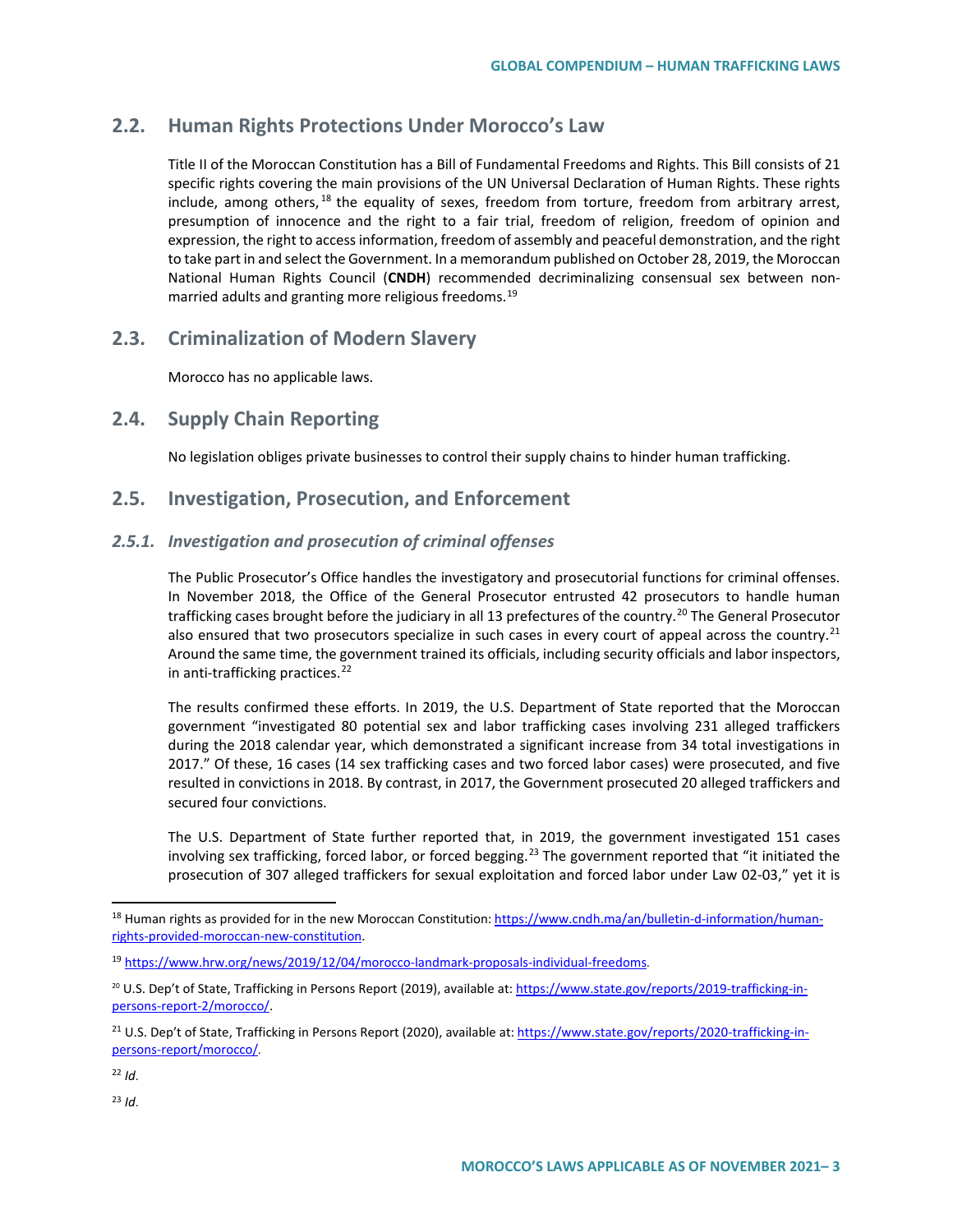unclear how many of these crimes involved smuggling rather than trafficking.<sup>[24](#page-3-0)</sup> Of these prosecutions, the government reported that it convicted 68 traffickers and acquitted 10; 17 of the 68 received less than one year of imprisonment, 27 received sentences of one to five years of imprisonment, 17 received sentences ranging from five to 10 years of imprisonment, and seven received more than 10 years of imprisonment.<sup>[25](#page-3-1)</sup> These results marked a considerable increase from the previous year.

### *2.5.2. Mutual assistance/international cooperation*

The European Union and the United Nations Office on Drugs and Crime (**UNODC**) launched a EURO 15 million three-year program (2019–2022) to counter human trafficking and smuggling in the north Africa region, including in Morocco.<sup>[26](#page-3-2)</sup> The program seeks to enhance capacities to dismantle criminal networks involved in migrant smuggling and human trafficking. The program's objectives are to increase detection and interception capacities of front-line officers at border crossing points and key hub cities, to improve capacities of first responders to identify and investigate cases of migrant smuggling and human trafficking, and to improve the skills in adjudicating migrant smuggling and human trafficking cases, with an emphasis on regional and international cooperation.

# **3. MOROCCO'S FEDERAL CRIMINAL OFFENSES RELATING TO SLAVERY, SLAVERY-LIKE CONDITIONS, AND HUMAN TRAFFICKING**

# **3.1. Overview of Criminal Offenses**

Morocco adopted human trafficking legislation in the form of Law [27](#page-3-3)-14 in 2016<sup>27</sup> and Decree No. 2-17-740 in 2018 based on UN recommendations.<sup>[28](#page-3-4)</sup>

While Law 27-14 (2016) is the main legal instrument targeting human trafficking, other pre-existing laws complete this framework: Articles 52 and 53 of Law 02-03 (2003),<sup>[29](#page-3-5)</sup> Articles 467-2 and 497-499 of the Criminal Code (2011),<sup>[30](#page-3-6)</sup> and Article 10 of Morocco's Labor Code (2003).<sup>[31](#page-3-7)</sup> Law 02-03, however, pertains to illegal migration of foreigners and does not provide sufficiently stringent penalties. Law 27-14 clearly

[traite-des-etres-humains.](https://aujourdhui.ma/actualite/les-deputes-adoptent-la-loi-sur-la-traite-des-etres-humains)

<span id="page-3-0"></span> <sup>24</sup> *Id*.

<span id="page-3-1"></span><sup>25</sup> *Id*.

<span id="page-3-2"></span><sup>26</sup> [https://www.unodc.org/romena/en/dismantling-human-trafficking-and-migrant-smuggling-criminal-networks-in-north](https://www.unodc.org/romena/en/dismantling-human-trafficking-and-migrant-smuggling-criminal-networks-in-north-africa.html)[africa.html;](https://www.unodc.org/romena/en/dismantling-human-trafficking-and-migrant-smuggling-criminal-networks-in-north-africa.html) see also [https://www.unodc.org/documents/middleeastandnorthafrica/2020/EUTF/UNODC\\_ROMENA\\_-](https://www.unodc.org/documents/middleeastandnorthafrica/2020/EUTF/UNODC_ROMENA_-_Dismantling_human_trafficking_and_migrant_smuggling_criminal_networks_in_North_Africa.pdf) Dismantling human\_trafficking\_and\_migrant\_smuggling\_criminal\_networks\_in\_North\_Africa.pdf

<span id="page-3-3"></span><sup>&</sup>lt;sup>27</sup> Law 27.14 relating to the fight against trafficking in human beings (2016) available at: [http://adala.justice.gov.ma/production/legislation/fr/Nouveautes/Lutte%20contre%20la%20traite%20des%20%C3%AAtres%20](http://adala.justice.gov.ma/production/legislation/fr/Nouveautes/Lutte%20contre%20la%20traite%20des%20%C3%AAtres%20humains.pdf) [humains.pdf.](http://adala.justice.gov.ma/production/legislation/fr/Nouveautes/Lutte%20contre%20la%20traite%20des%20%C3%AAtres%20humains.pdf)

<span id="page-3-4"></span><sup>&</sup>lt;sup>28</sup> Decree No. 2-17-740 of 22 Shaoual 1439 (July 6, 2018) establishing the composition and functions of the Commission in charge of coordinating measures aimed at preventing human trafficking, available at: [https://www.refworld.org/docid/5d6d1e984.html;](https://www.refworld.org/docid/5d6d1e984.html) *see also* [https://aujourdhui.ma/actualite/les-deputes-adoptent-la-loi-sur-la-](https://aujourdhui.ma/actualite/les-deputes-adoptent-la-loi-sur-la-traite-des-etres-humains)

<span id="page-3-5"></span> $29$  Law No. 02-03 relating to the entry and stay of foreigners in the Kingdom of Morocco, to emigration and irregular immigration, November 11, 2003, available at: [https://www.refworld.org/docid/3ae6b4ed5c.html.](https://www.refworld.org/docid/3ae6b4ed5c.html)

<span id="page-3-6"></span><sup>&</sup>lt;sup>30</sup> Criminal Code, consolidated version of 15 September 2011, available at: [https://www.ilo.org/dyn/natlex/docs/SERIAL/69975/69182/F1186528577/MAR-69975.pdf.](https://www.ilo.org/dyn/natlex/docs/SERIAL/69975/69182/F1186528577/MAR-69975.pdf)

<span id="page-3-7"></span><sup>3</sup>[1https://www.ilo.org/dyn/travail/docs/450/Maroc%20-%20Code%20travail.pdf.](https://www.ilo.org/dyn/travail/docs/450/Maroc%20-%20Code%20travail.pdf)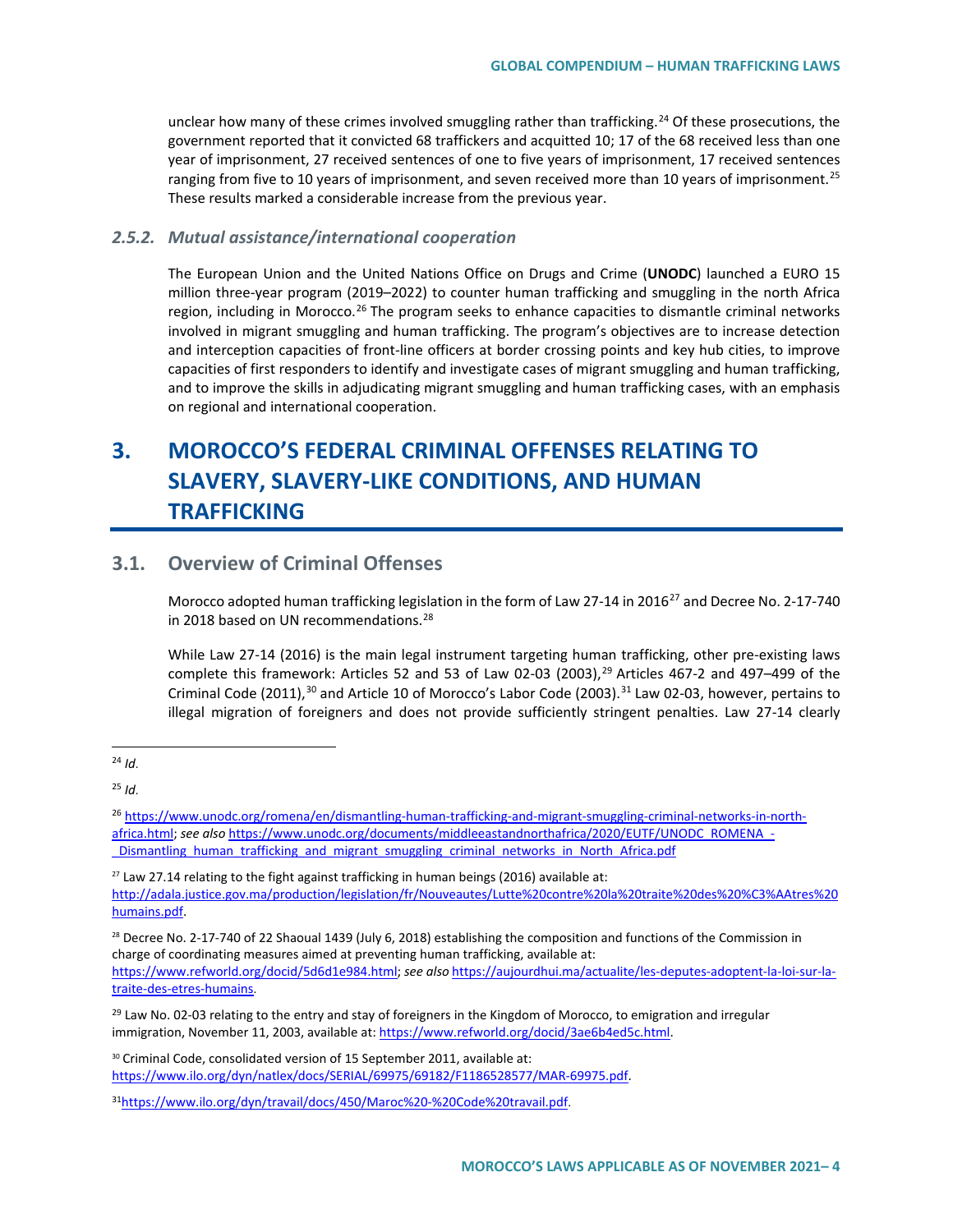classifies human trafficking offenses, which are punishable by a minimum and a maximum penalty of imprisonment and additional fines, depending on the presence of aggravating circumstances. Smuggling is punished in Article 448.2 of Law 27-14, which provides that *"*[w]*ithout prejudice to more severe criminal provisions, any person who commits the offence of trafficking in human beings shall be punished by imprisonment for five to ten years and a fine of 10,000 to 500,000 dirhams[AED 10,000 to AED 500,000]."*

Law 27-14 allows criminal prosecution of several types of offenses:



# **3.2. Slavery Offenses Under the Criminal Code**

### *3.2.1. General*

According to Article 448.1 of the Criminal Code modified by Article 1 of Law 27-14:

*"Trafficking in human beings is to recruit, to train, to transport, to lodge, to host or to act as an intermediary for this purpose, through threat of use of force, the use of force or other forms of coercion, kidnapping, fraud, deception or abuse of authority, function of power or the exploitation of a situation of vulnerability, need or insecurity, or by the fact of giving or receiving money or other benefits to obtain the consent of a person having authority over another person for exploitation purposes."*

This offense is punishable by a prison sentence of five to 10 years and a fine of AED 10,000 to 500,000.<sup>[32](#page-4-0)</sup>

<span id="page-4-0"></span><sup>&</sup>lt;sup>32</sup> 1 Moroccan Dirham = USD 0.11013 at the conversion rate of 24 October 2021, www.oanda.com.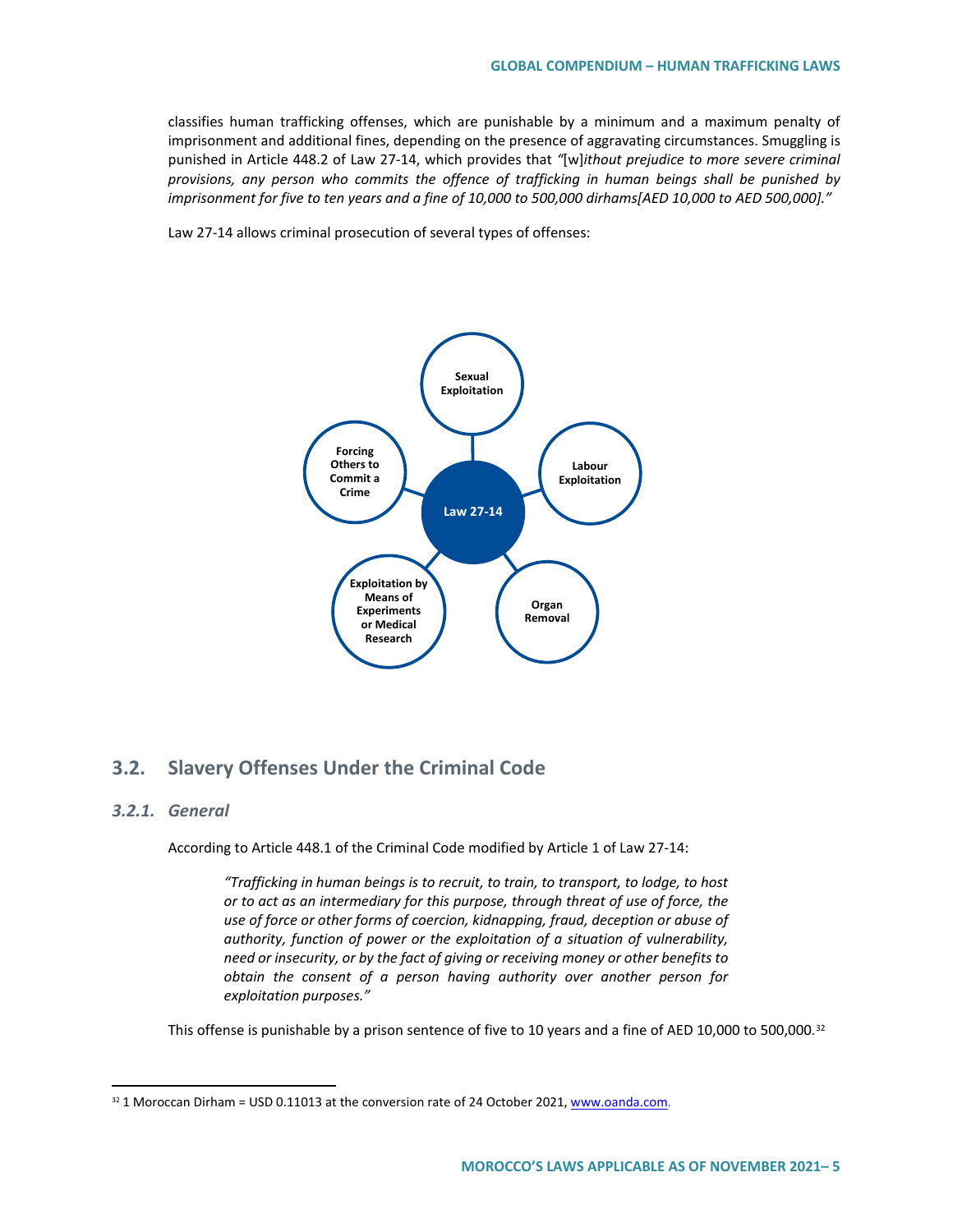Articles 448.3, 448.4, and 448.5 of the Criminal Code, as modified by Article 1 of Law 27-14, provide several stages of aggravating circumstances, for which the prison sentence ranges between 10 to 20 years and a fine from AED 100,000 to 1,000,000.

Article 448.3 of the Criminal Code provides a list of aggravating circumstances:

- 1. The offense is committed under the threat of death, assault, torture, forced confinement, or defamation;
- 2. The offender is carrying either a visible or a hidden weapon;
- 3. The offender is a public servant, who abuses official authority to commit the offense or facilitate the commission of the offense;
- 4. The victim has suffered a permanent infirmity or an incurable psychological or mental illness as a result of the exploitation;
- 5. The offense was committed by two or more persons;
- 6. The offender is a repeat offender;
- 7. The offense is committed against multiple people in assembly.

Article 448.4 describes additional aggravating circumstances, which permit a prison sentence from 20 to 30 years and a fine of AED 200,000 to 2,000,000:

- 1. The crime was committed against a minor (a person under 18 years of age);
- 2. The offense was committed against a person in a difficult situation due to age, illness, or physical or mental disability, or against a pregnant woman, if her pregnancy is apparent or known by the offender;
- *3.* The offender is the spouse of the victim, one of her ascendants or descendants, her tutor, or her "*kafil*"[33](#page-5-0) under which the legal authority the person is placed.

Offenses under Article 448.5 are also punishable with 20 to 30 years of prison, but the fine ranges from AED 1,000,000 to 6,000,000. This article punishes human trafficking offenses committed by an organized gang, occurring on a transnational level, or causing the victim's death. Article 448.5(2) further increases the prison sentence to life imprisonment when the offender committed the crime using torture or acts of barbarism.

| <b>HUMAN TRAFFICKING PENALTIES IN</b><br><b>MOROCCO</b>                               | <b>Duration of</b><br>imprisonment | <b>Amount of the fine</b>          |
|---------------------------------------------------------------------------------------|------------------------------------|------------------------------------|
| Human trafficking offense without<br>aggravating circumstances                        | 5 to 10 years                      | AED 10,000 to 500,000              |
| <b>Attempted offense</b>                                                              | Same as for the<br>committed crime | Same as for the committed<br>crime |
| <b>Noticing</b><br>committing<br>someone<br>a<br>trafficking<br>offense<br>and<br>not | 1 to 5 years                       | AED 5,000 to 50,000                |

<span id="page-5-0"></span> <sup>33</sup> The "*kafala*" or "*kafalah*" (sponsorship) is a concept of care relating to child protection that exists in Islamic countries. In Morocco, Law 15-01 of June 13, 2002, on foster care for abandoned children governs this concept. Under Article 2, the "*kafil*" or "*kafeel*"(sponsor) undertakes responsibility for the protection, education, and maintenance of a child (*makfoul*) in the same way as parents for their children.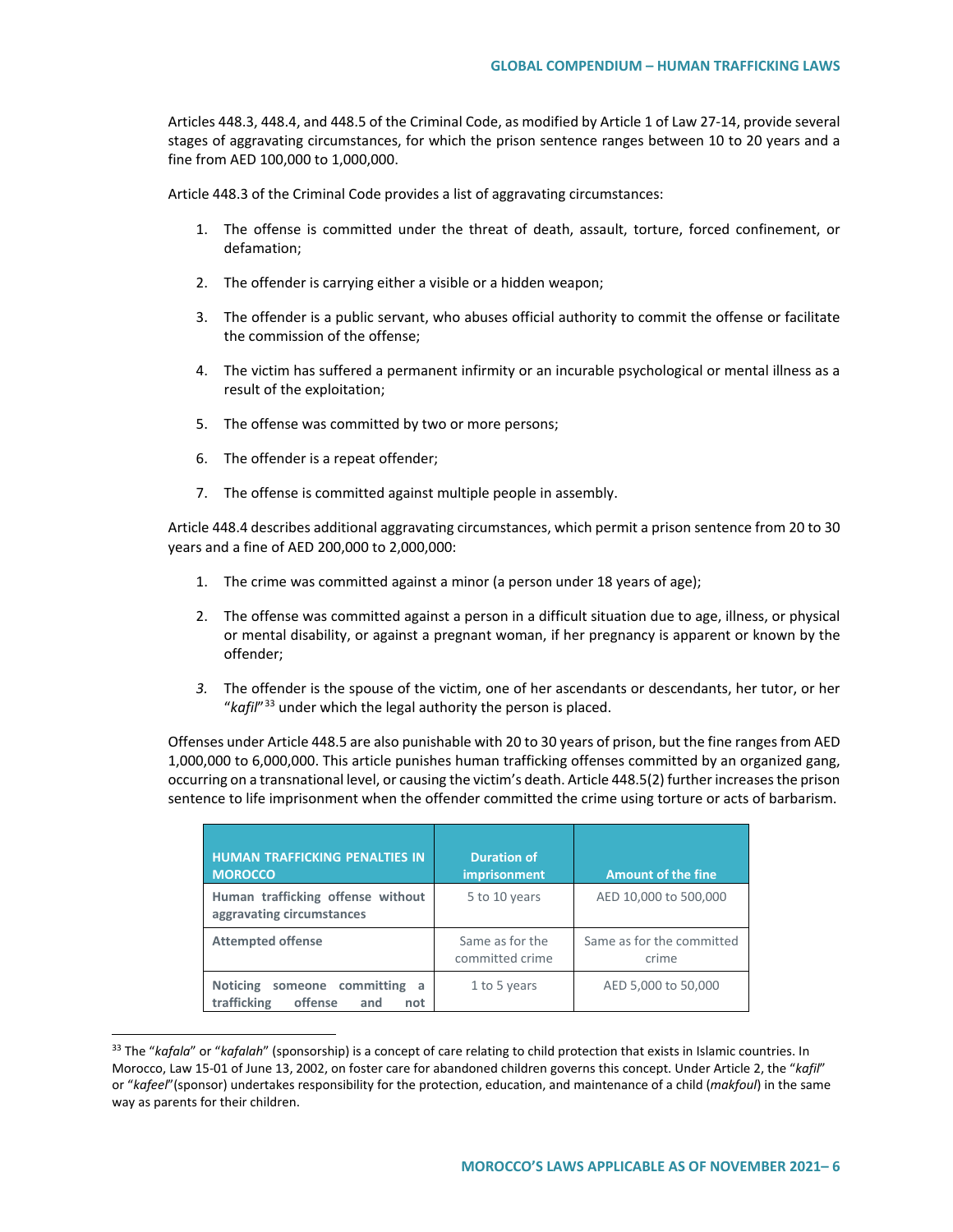| <b>HUMAN TRAFFICKING PENALTIES IN</b><br><b>MOROCCO</b>                                 | <b>Duration of</b><br>imprisonment | <b>Amount of the fine</b>     |
|-----------------------------------------------------------------------------------------|------------------------------------|-------------------------------|
| denouncing it to the competent<br><b>authorities</b>                                    |                                    |                               |
| The offense was committed under<br>the aggravating circumstances of<br>Article 448.3    | 10 to 20 years                     | AED 100,000 to 1,000,000      |
| The offense was committed under<br>the aggravating circumstances of<br>Article 448.4    | 20 to 30 years                     | AED 200,000 to 2,000,000      |
| The offense was committed under<br>the aggravating circumstances of<br>Article 448.5(1) | 20 to 30 years                     | AED 1,000,000 to<br>6.000.000 |
| The offense was committed under<br>the aggravating circumstances of<br>Article 448.5(2) | Life imprisonment                  | AED 1,000,000 to<br>6,000,000 |

### *3.2.2. Extraterritorial application*

According to Article 12 of the Criminal Code,  $34$  Moroccan criminal law applies to offenses committed outside Morocco where they fall within the jurisdiction of the Moroccan criminal courts under Articles 751 to 756 of the Code of Criminal Procedure.<sup>35</sup> According to these Articles, Moroccan courts can adjudicate crimes under Moroccan law committed by a Moroccan national outside the country and offenses that are crimes under both Moroccan law and the legislation of the country where the offense was committed. Under Articles 751 and 752, prosecution or trial may take place in Morocco when the accused becomes a Moroccan national after the time of the offense.

# **3.3. Slavery-Like Offenses in Morocco's Legal Order**

Article 448.1 of the Criminal Code, modified by Article 1 of Law No. 27-14, defines the offense of "exploitation" to include all forms of sexual exploitation,<sup>[36](#page-6-2)</sup> exploitation of forced labor, servitude, begging, slavery, or practices similar to slavery, the removal or trafficking of human organs or tissues, exploitation through experiments of medical research on living beings, or the exploitation of a person for criminal purposes or in armed conflicts.

## *3.3.1. Servitude*

Morocco has no applicable laws.<sup>[37](#page-6-3)</sup>

<span id="page-6-0"></span> <sup>34</sup> [https://www.icmec.org/wp-content/uploads/2018/03/ICMEC-Morocco-National-Legislation.pdf.](https://www.icmec.org/wp-content/uploads/2018/03/ICMEC-Morocco-National-Legislation.pdf)

<span id="page-6-1"></span><sup>35</sup> [http://adala.justice.gov.ma/production/html/fr/87865.htm.](http://adala.justice.gov.ma/production/html/fr/87865.htm)

<span id="page-6-2"></span><sup>&</sup>lt;sup>36</sup> In particular, examples of sexual exploitation under Article 448.1 include prostitution and pornography, including by means of computer communication.

<span id="page-6-3"></span><sup>3</sup>[7https://antislaverylaw.ac.uk/country/morocco/#:~:text=There%20appears%20to%20be%20no,in%20Morocco%20which%20p](https://antislaverylaw.ac.uk/country/morocco/#:%7E:text=There%20appears%20to%20be%20no,in%20Morocco%20which%20prohibits%20servitude) [rohibits%20servitude.](https://antislaverylaw.ac.uk/country/morocco/#:%7E:text=There%20appears%20to%20be%20no,in%20Morocco%20which%20prohibits%20servitude)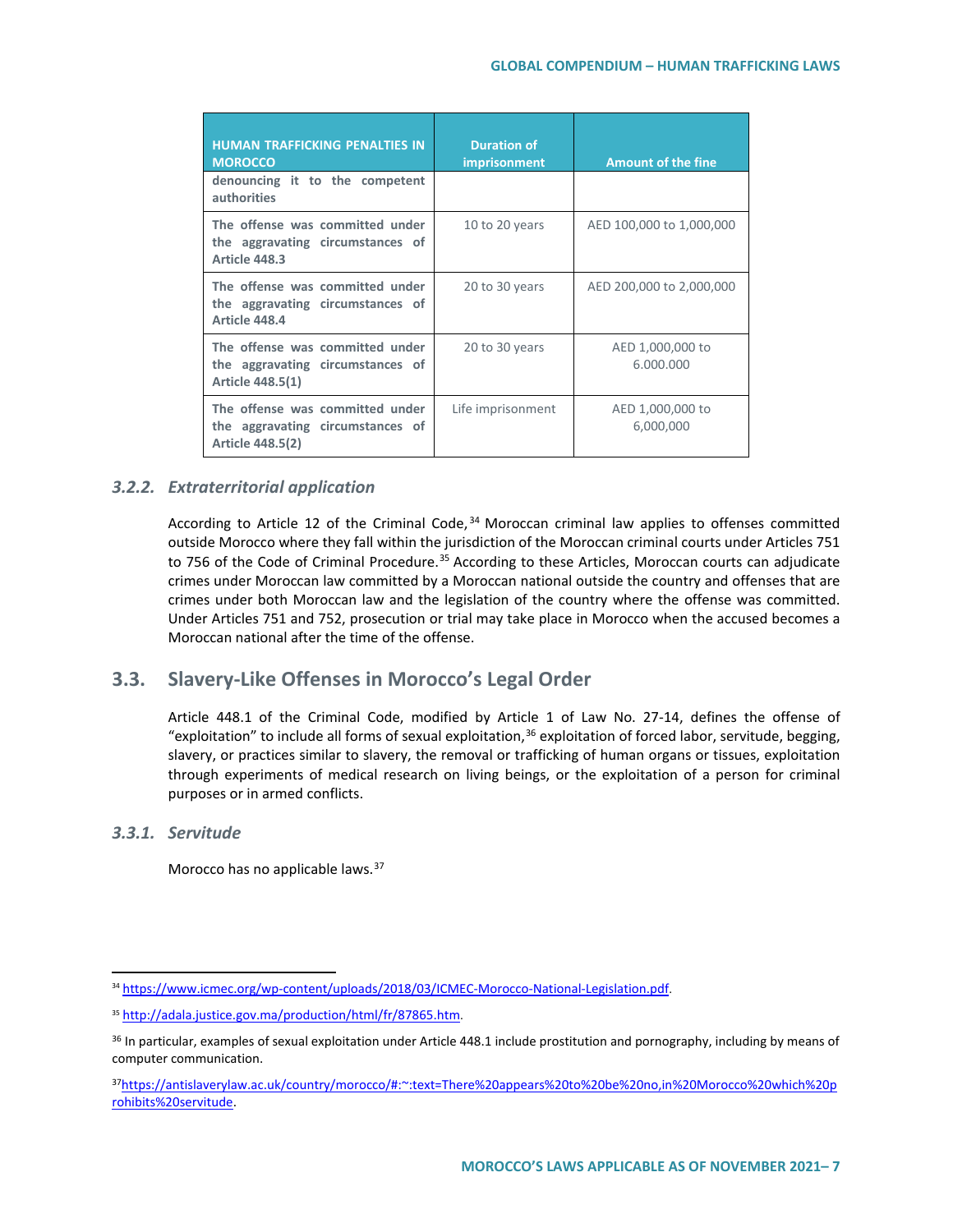### *3.3.2. Forced labor*

Article 10 of the Moroccan Labor Code prohibits forced or involuntary labor.

#### *3.3.3. Deceptive recruiting for labor or services*

Morocco has no applicable laws.

### *3.3.4. Early and forced marriage*

Morocco has committed to eliminate child, early, and forced marriage by 2030 in line with target 5.3 of the Sustainable Development Goals.<sup>[38](#page-7-0)</sup> Morocco is bound to observe the minimum age of marriage of 18 years old under the Convention on the Rights of the Child (1989) and to ensure a free and fully consented marriage under the Convention on the Elimination of All Forms of Discrimination against Women (**CEDAW**), 1979*.* [39](#page-7-1)

However, according to Girls not Brides, a global partnership of over 1,500 member organizations working to end child marriage in more than 100 countries, <sup>[40](#page-7-2)</sup> 14% of girls in Morocco are married before reaching 18 years old, and 1% are married before the age of 15.<sup>[41](#page-7-3)</sup> In early 2020, the Moroccan Minister of Justice announced that it had approved 81% of the 32,000 requests for marriage to children submitted in 2019.<sup>[42](#page-7-4)</sup> However, the risk of girls marrying before the age of 18 in Morocco is "less than half of what it was three decades ago."[43](#page-7-5) Other data from Morocco's Ministry of Justice and Liberties shows that "the proportion of all marriages conducted in family courts that involve a minor has increased from 7.0 per cent in 2004 to 11.5 per cent in 2013." <sup>[44](#page-7-6)</sup> The reported data exclude undeclared marriages, which are numerous in Morocco.<sup>[45](#page-7-7)</sup>

### *3.3.5. Debt bondage*

Morocco has no applicable laws.

#### *3.3.6. Any other relevant offenses*

Morocco has no other relevant slavery-like offenses.<sup>[46](#page-7-8)</sup>

<span id="page-7-7"></span><sup>45</sup> *Id*.

<span id="page-7-0"></span> <sup>38</sup> [https://indicators.report/targets/5-3/.](https://indicators.report/targets/5-3/)

<span id="page-7-1"></span><sup>39</sup> [https://www.ohchr.org/EN/ProfessionalInterest/Pages/CEDAW.aspx.](https://www.ohchr.org/EN/ProfessionalInterest/Pages/CEDAW.aspx)

<span id="page-7-2"></span><sup>40</sup> [https://www.girlsnotbrides.org/about-us/how-we-work/.](https://www.girlsnotbrides.org/about-us/how-we-work/) 

<span id="page-7-3"></span><sup>41</sup> [https://atlas.girlsnotbrides.org/map/morocco/.](https://atlas.girlsnotbrides.org/map/morocco/) 

<span id="page-7-4"></span><sup>&</sup>lt;sup>42</sup> Middle East Monitor, January 22, 2020, available at: [https://www.middleeastmonitor.com/20200122-2019-saw-more-than-](https://www.middleeastmonitor.com/20200122-2019-saw-more-than-30000-requests-for-marriage-to-minors-in-morocco/)[30000-requests-for-marriage-to-minors-in-morocco/.](https://www.middleeastmonitor.com/20200122-2019-saw-more-than-30000-requests-for-marriage-to-minors-in-morocco/)

<span id="page-7-5"></span><sup>43</sup> [https://atlas.girlsnotbrides.org/map/morocco/.](https://atlas.girlsnotbrides.org/map/morocco/)

<span id="page-7-6"></span><sup>44</sup> "Child Marriage in the Middle East and North Africa – Morocco Country Brief," UNICEF Middle East and North Africa Regional Office in collaboration with the International Center for Research on Women (2017), available at: [https://www.unicef.org/morocco/media/181/file/Mariage%20des%20enfants%20au%20Maroc.pdf.](https://www.unicef.org/morocco/media/181/file/Mariage%20des%20enfants%20au%20Maroc.pdf)

<span id="page-7-8"></span><sup>4</sup>[6https://antislaverylaw.ac.uk/country/morocco/#:~:text=There%20appears%20to%20be%20no,in%20Morocco%20which%20p](https://antislaverylaw.ac.uk/country/morocco/#:%7E:text=There%20appears%20to%20be%20no,in%20Morocco%20which%20prohibits%20servitude) [rohibits%20servitude.](https://antislaverylaw.ac.uk/country/morocco/#:%7E:text=There%20appears%20to%20be%20no,in%20Morocco%20which%20prohibits%20servitude)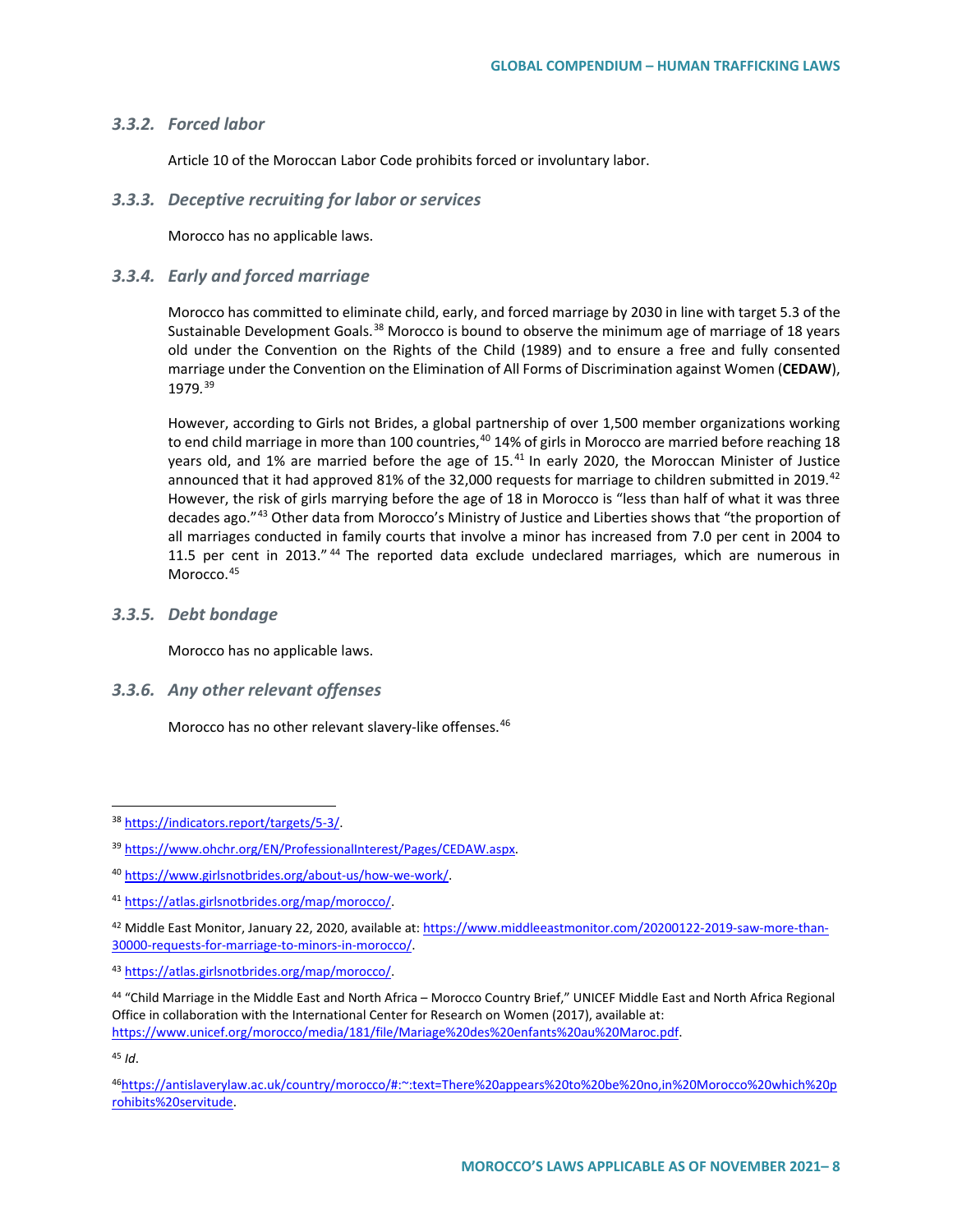### *3.3.7. Extraterritorial application of the offenses*

The extraterritorial application of Moroccan laws is mainly based on Moroccan nationality. Refer to Section 3.2.2.

## **3.4. Human Trafficking/Smuggling-Related Criminal Offenses**

### *3.4.1. International and domestic trafficking/smuggling of people*

Morocco has not signed the Protocol against the Smuggling of Migrants by Land, Sea and Air supplementing the United Nations Convention against Transnational Organized Crime. It has no domestic regulation making smuggling a criminal offense.<sup>[47](#page-8-0)</sup>

### *3.4.2. International and domestic trafficking in children*

Section VI (Trafficking in Human Beings) of Law 27-14 punishes child trafficking. Article 448.1(2) provides: "[i]*t is not necessary to resort to any of the means provided for in the first subparagraph above in order for the crime of trafficking in human beings to be considered to be committed in respect of children under the age of 18 years, provided that it is established that the aim pursued is the exploitation of the said children."*[48](#page-8-1)

#### *3.4.3. Victim harboring*

Article 448.1 of the Criminal Code modified by Article 1 of Law 27-14 includes in the definition of trafficking in human beings the acts of transporting, lodging, and hosting victims.

### *3.4.4. Extraterritorial application of human trafficking and smuggling offenses*

Morocco has no special laws on this subject. However, according to Article 12 of the Criminal Code<sup>[49](#page-8-2)</sup> and Articles 751 and 754 of the Criminal Procedure Code,<sup>[50](#page-8-3)</sup> Moroccan law may generally apply to crimes that take place outside Morocco. In this sense, Article 751 of the Criminal Procedure Code provides:

*"Any act qualified as a crime under Moroccan law and committed outside the Kingdom by a Moroccan may be prosecuted and judged in Morocco.*

*However, the prosecution or the judgment can only take place if [the Moroccan] has been finally judged abroad and, in the case of a conviction, the sentence has been served or is time-barred or a pardon has been granted.*"

Article 752 of the Criminal Procedure Code further provides:

*"Any act qualified as a crime under Moroccan law as well as under the legislation of the country where it was committed may be prosecuted and judged in Morocco, when its author is a Moroccan.*

<span id="page-8-0"></span> <sup>47</sup> [https://treaties.un.org/Pages/ViewDetails.aspx?src=TREATY&mtdsg\\_no=XVIII-12-b&chapter=18&clang=\\_en.](https://treaties.un.org/Pages/ViewDetails.aspx?src=TREATY&mtdsg_no=XVIII-12-b&chapter=18&clang=_en)

<span id="page-8-1"></span><sup>4</sup>[8https://antislaverylaw.ac.uk/country/morocco/#:~:text=There%20appears%20to%20be%20no,in%20Morocco%20which%20p](https://antislaverylaw.ac.uk/country/morocco/#:%7E:text=There%20appears%20to%20be%20no,in%20Morocco%20which%20prohibits%20servitude) [rohibits%20servitude.](https://antislaverylaw.ac.uk/country/morocco/#:%7E:text=There%20appears%20to%20be%20no,in%20Morocco%20which%20prohibits%20servitude)

<span id="page-8-2"></span><sup>49</sup> [https://www.refworld.org/docid/54294d164.html.](https://www.refworld.org/docid/54294d164.html) 

<span id="page-8-3"></span><sup>50</sup> http://www.vertic.org/media/National%20Legislation/Morocco/MA\_Criminal\_Procedure\_Code.pdf.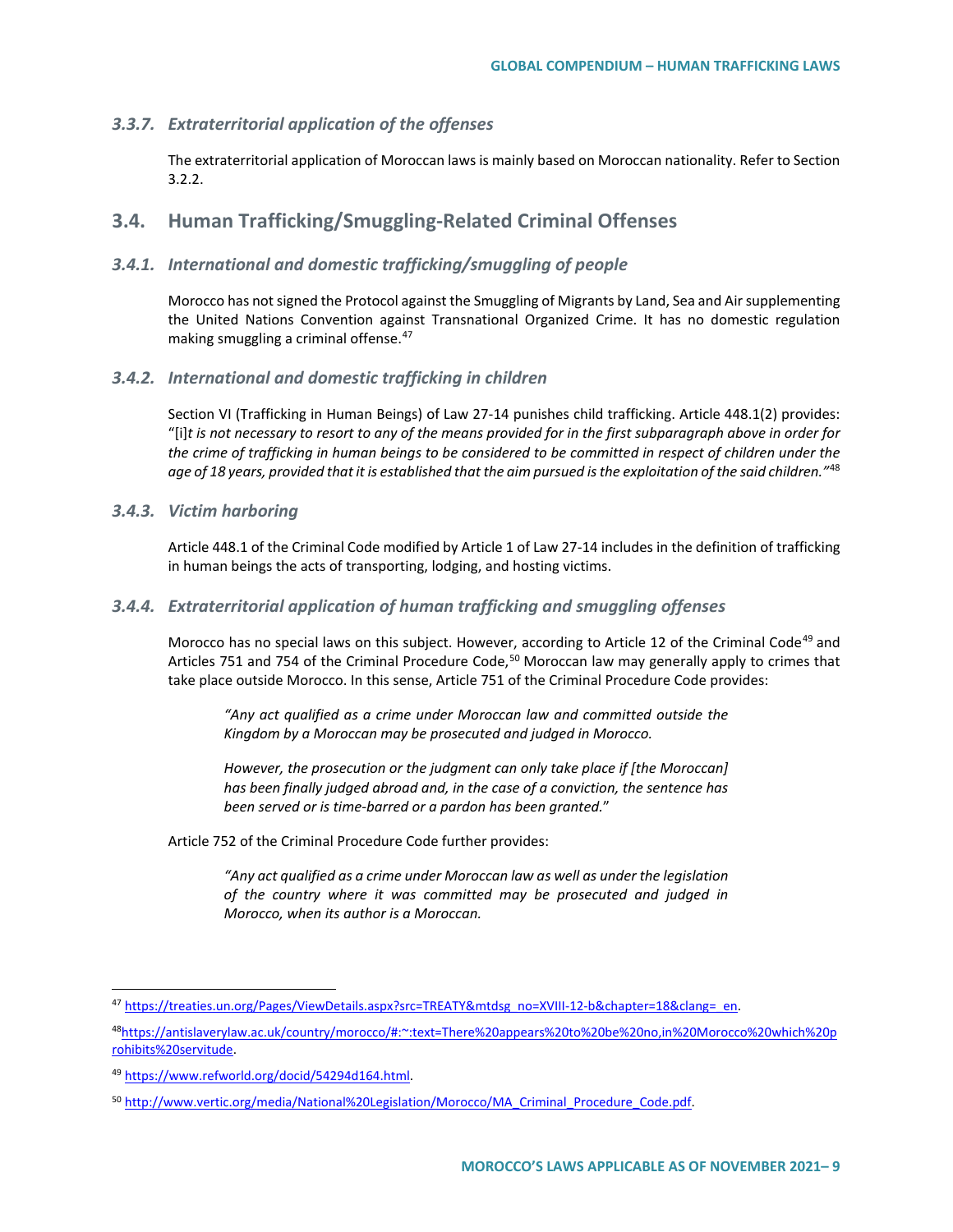*The prosecution or trial may only take place under the conditions provided for in the second paragraph of the preceding article."* 

#### *3.4.5. Human organ trafficking*

Unlawful organ removal and trafficking are criminalized in Law No. 16-98 relating to the donation, removal, and transplants of human organs and tissues enacted in 1999.<sup>[51](#page-9-0)</sup> Article 30 provides at paragraphs 1 and 2:

*"Whoever proposes, by any means whatsoever, to organize or carry out a transaction for the removal of human organs, in violation of the provisions of Article 5 of this law, shall be punished by imprisonment of two to five years and a fine of 50,000 to 100,000 dirhams [AED 50,000 to AED 100,000].*

*Those who already carried out a transaction concerning a human organ are punished by the penalties provided for in the previous paragraph."* 

### **3.5. Online Exploitation of Children Offenses**

According to Article 503-2 of the Criminal Code, exploitation of minors in pornography "by any representation, by means whatsoever, of a real, simulated or perceived sexual act or any representation of the sexual organs of a child for purposes of a sexual nature, is punishable by imprisonment of one year to five years and a fine of ten thousand to one million dirhams [AED 10,000 to AED 1 million]." A similar sanction applies to whoever produces, distributes, publishes, imports, exports, exhibits, sells, or possesses similar pornographic materials.

When the perpetrator is a relative or a person in charge of the minor, the penalty is doubled. In addition to the destruction of the pornographic material, the judge may order, if necessary, the withdrawal of the convicted person's license as well as the temporary or permanent closure of the convicted person's premises.

These acts are punishable even if their elements are committed outside of Morocco.

### **3.6. Child Sex Tourism Offenses**

Article 501 of the Criminal Code makes sex tourism an offense for persons of all ages.

# **4. MOROCCO'S SUPPLY CHAIN REPORTING LEGISLATION**

Morocco has no legislation requiring private companies to monitor their supply chains to report or prevent human trafficking.

<span id="page-9-0"></span> <sup>51</sup> [https://www.sante.gov.ma/Reglementation/REGLEMENTATIONDESPRATIQUESMEDICALES/16-98.pdf;](https://www.sante.gov.ma/Reglementation/REGLEMENTATIONDESPRATIQUESMEDICALES/16-98.pdf) *see also* "*Don d'organes: La loi en vigueur a sécurisé le processus, et dissipé les méfiances*," October 17, 2019, available at: [https://www.maroc.ma/fr/actualites/don-dorganes-la-loi-en-vigueur-securise-le-processus-et-dissipe-les-mefiances.](https://www.maroc.ma/fr/actualites/don-dorganes-la-loi-en-vigueur-securise-le-processus-et-dissipe-les-mefiances)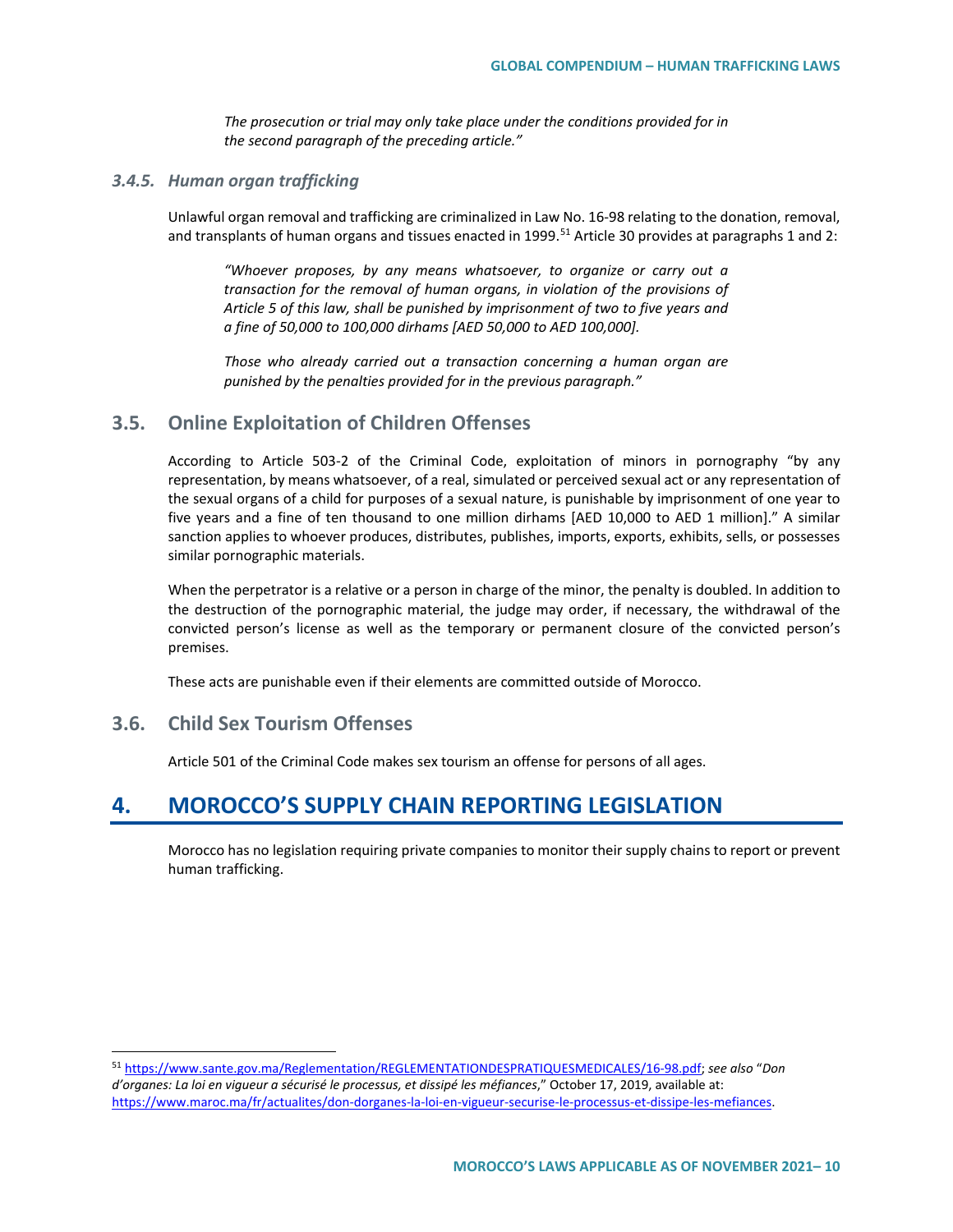# **5. FORCED LABOR: OVERVIEW OF MOROCCO'S APPLICABLE EMPLOYMENT AND MIGRATION LAWS**

## **5.1. Employment Law Rights for Victims of Human Trafficking and Forced Labor**

Moroccan employment laws generally protect, but do not target, victims of forced labor and human trafficking.

# **5.2. Applicability of Employment Legislation in the Context of Forced Labor or Trafficking**

Articles 10 and 12 of the Moroccan Labor Code prohibit forced labor; however, sanctions are limited to a fine.

The first paragraph of Article 467-2 of the Criminal Code penalizes exploitation and forced labor of children under fifteen years old: "*Without prejudice to more serious penalties, [such exploitation] is punishable by one year to three years in prison and a fine of five thousand to twenty thousand dirhams [AED 5,000 to AED 20,000], whoever exploits a child of less than fifteen years for the exercise of forced labor, acts as an intermediary, or causes this exploitation.*" Article 467-2(2) defines forced labor of a minor as "*the act of forcing a child to perform work prohibited by law or to perform work that is prejudicial to his or her health, safety, morals or education.*"

# **5.3. Statutory Rights**

### *5.3.1. Rights to minimum wages, entitlements, and other applicable minimum standards*

The Moroccan Labor Code (2003) regulates employee's rights to a legal minimum wage in Article 56 and Title V, Section II, Articles 356 and following.<sup>[52](#page-10-0)</sup> As of July 1, 2020, the legal minimum wage is AED 2,828.71 per month in industrial, commercial, and liberal professions. In the agricultural sector, the minimum wage is AED 76.70 (approximately USD 8.00) for a working day.<sup>[53](#page-10-1)</sup> This increase is the result of a tripartite agreement between the Government, the General Confederation of Moroccan Enterprises, and the three main trade unions on 25 April 2019. The Code makes it a crime for any employer to offer a salary below the legal minimum wage.<sup>[54](#page-10-2)</sup> Additionally, under Article 361 of the Labor Code, the court may order an employer to pay the amounts unjustly withheld from an employee.

*5.3.2. Claims available in relation to misrepresentations and "sham" arrangements*

Moroccan law does not address misrepresentations and "sham" arrangements.

*5.3.3. Claims available in relation to unlawful deductions, loans, and debt bondage*

Moroccan law does not address unlawful deductions, loans, and debt bondage.

<span id="page-10-0"></span> <sup>52</sup> [https://www.ilo.org/dyn/travail/docs/450/Maroc%20-%20Code%20travail.pdf.](https://www.ilo.org/dyn/travail/docs/450/Maroc%20-%20Code%20travail.pdf)

<span id="page-10-1"></span><sup>53</sup> [https://www.challenge.ma/hausse-du-smig-voici-ce-que-vous-devez-savoir-147751/.](https://www.challenge.ma/hausse-du-smig-voici-ce-que-vous-devez-savoir-147751/)

<span id="page-10-2"></span><sup>54</sup> We Count report, available at: https://wecount.ma/fr/smig-maroc-2019-montant-du-smig-net-brut-et-horaire.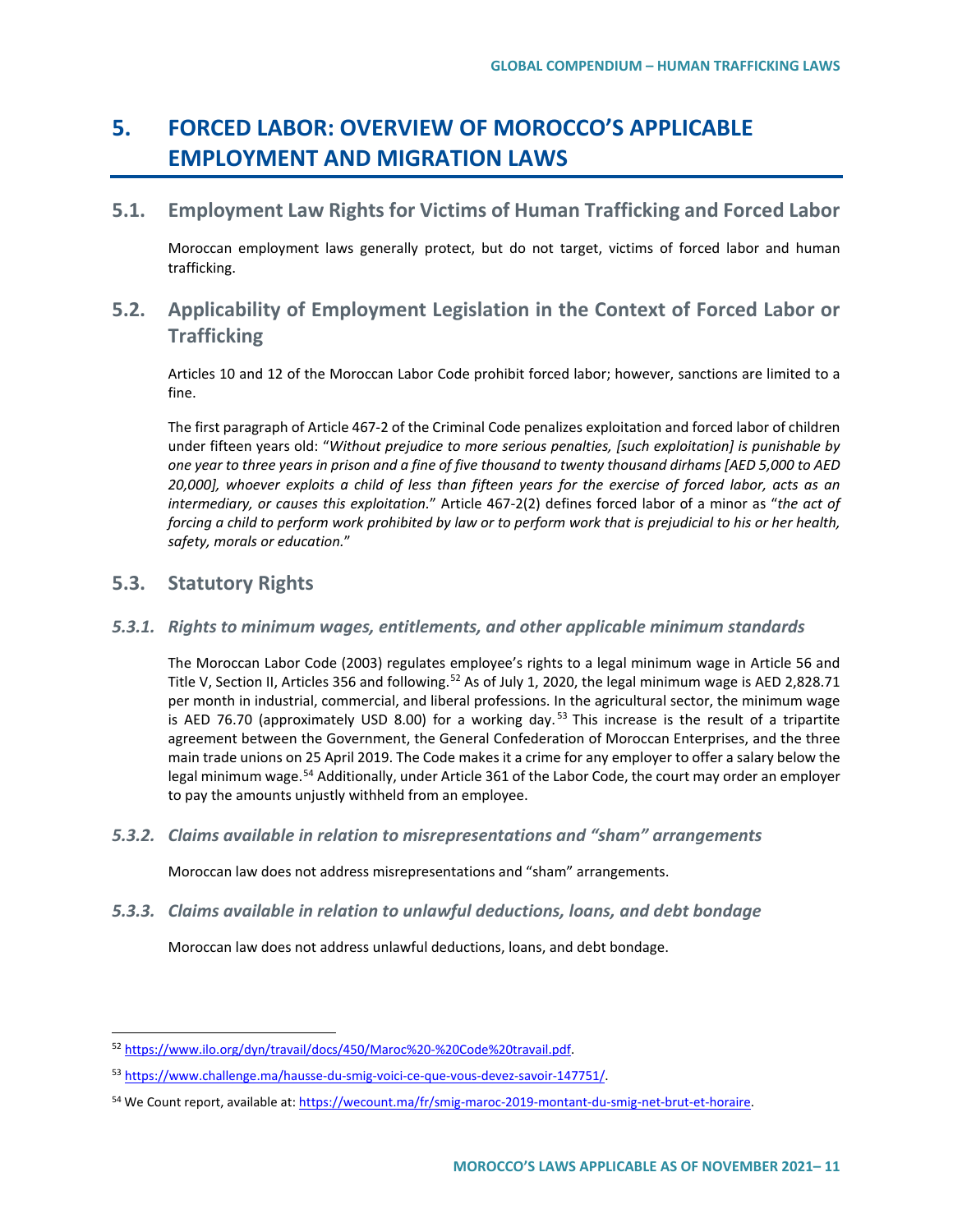### *5.3.4. Remedies*

Employees who are paid less than the minimum wage can submit a claim court to recover the difference up to the minimum wage.

#### *5.3.5. The well-being of workers: Rest time*

Article 174 of the Labor Code grants women and juveniles a rest period of at least 11 consecutive hours between two days of night work. Article 188 states that, in cases of work shifts, employees may have a break not exceeding one hour during the daily eight hours. As per Article 205 of the Labor Code, employees must receive one rest day per week.

#### *5.3.6. The well-being of workers: Freedom to change jobs and right to leave*

Moroccan law gives everyone, including non-Moroccan citizens, the freedom to choose their workplace. In accordance with Article 31 of the Moroccan Constitution, everyone has the right to work.<sup>[55](#page-11-0)</sup> The Preamble of the Law No. 65-99 related to the Labor Code (2003), grants everyone the right to choose and exercise professions freely, including the right to change employment:

"*In accordance with the right to work provided for in the Constitution, any person having reached the age and wishing to obtain a job which he/she is capable of performing and which he/she is actively seeking to obtain, has the right to benefit free of charge from public services in the search for a decent job, requalification or training for a possible promotion.*

*Everyone has the right to a job suitable to his/her state of health, his/her qualifications and abilities. They also have the right to choose their work freely and to perform it throughout the national territory." [56](#page-11-1)*

Indeed, Article 1, which determines the scope of application of the Labor Code, is drafted in general terms, in a way that does not distinguish between Moroccan citizens and non-citizens:

*"The provisions of this law shall apply to persons bound by an employment contract, regardless of the manner in which it is performed, the nature of the remuneration and the method of payment provided for therein, and the nature of the enterprise in which it is performed, in particular industrial, commercial and craft enterprises and agricultural and forestry operations and their dependencies."*

Also, Article 9 of the Labor Code promotes anti-discrimination measures in the implementation thereof and clearly sanctions discrimination based on nationality:

*"Any violation of the freedoms and rights relating to the exercise of trade union activities within the company, in accordance with the laws and regulations in force, as well as any violation of the freedom to work with respect to the employer and employees belonging to the company, is prohibited. Discrimination against employees on the basis of race, color, gender, disability, marital status, religion, political opinion, trade union membership, national origin or social* 

<span id="page-11-0"></span><sup>55</sup> http://www.sgg.gov.ma/Portals/0/constitution/constitution\_2011\_Fr.pdf.

<span id="page-11-1"></span><sup>56</sup> [http://www.droit-afrique.com/upload/doc/maroc/Maroc-Code-1999-du-travail.pdf.](http://www.droit-afrique.com/upload/doc/maroc/Maroc-Code-1999-du-travail.pdf) *See also "Maroc. Le cadre juridique relatif à la condition des étrangers au regard de l'interprétation du juge judiciaire et de l'application du pouvoir exécutif*" (2009), available at[: https://www.lacimade.org/wp-content/uploads/2009/02/ETUDE-GADEM-janv2009.pdf.](https://www.lacimade.org/wp-content/uploads/2009/02/ETUDE-GADEM-janv2009.pdf)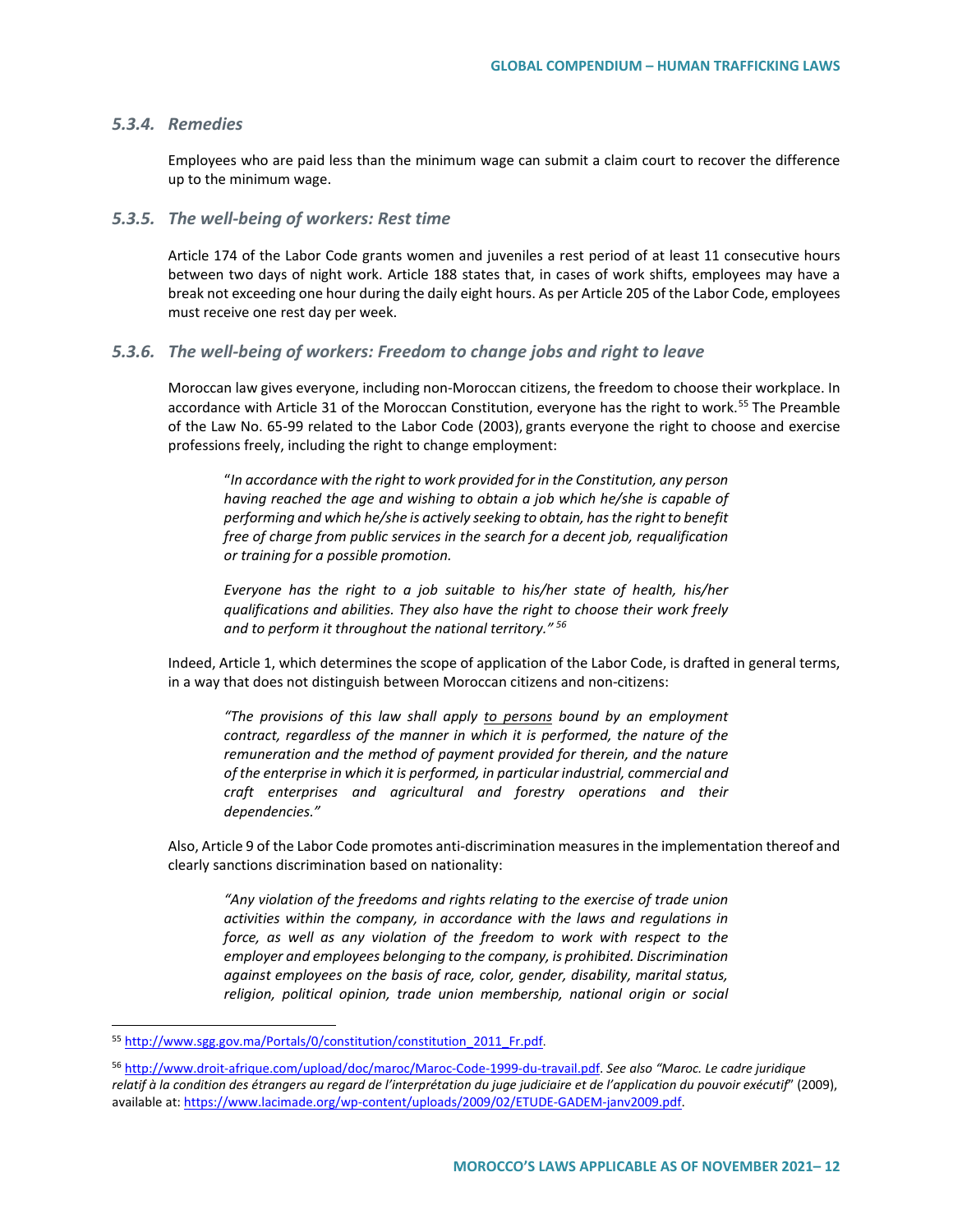*origin, which has the effect of violating or altering the principle of equal opportunity or equal treatment with respect to employment or the exercise of a profession, is also prohibited, particularly with respect to hiring, conduct and distribution of work, vocational training, wages, promotion, granting of benefits, disciplinary measures and dismissal."*

However, to benefit from such protection, the worker, whether Moroccan citizen or not, is required to have a valid work permit delivered by the competent authorities pursuant to Articles 516 and 517 of the Labor Code.

# **5.4. Rights to a Safe Workplace and Compensation Associated With Injuries or Illness**

Section VIII of the Labor Code applies to the employees who have suffered an accident at work or have an occupational disease. According to Article 265, *"[t]he employer must grant annual leave with pay to an employee who has suffered an accident at work until his injury has been cured. The sums paid to the victim by way of daily allowance are not taken into account in the determination of the paid annual leave indemnity or the compensatory leave allowance*." If, after recovery, the victim of a work accident ceases to work for that employer, Article 266 provides that the employer shall pay the compensatory leave allowance at the same time as the last daily allowance. Failure to pay the compensatory leave allowance is sanctioned with fines from AED 300 to 500 under Article 268 of the Labor Code.

Articles 281 to 283 along with Articles 286 and 289 of the Labor Code require a clean and safe workplace. Employers must provide such conditions by making sure that all the sites are heated, ventilated, and lighted, as appropriate, and that the machines used meet the highest standards of security according to the ILO Convention No. 119 ratified by Morocco in July 1974.<sup>[57](#page-12-0)</sup> Any employer failing to comply with these safety measures is subject to dismissal.<sup>[58](#page-12-1)</sup>

# **5.5. Access to Justice and Practical Issues Associated With Enforcing Social Legislation**

Victims have limited access to justice in Morocco.<sup>[59](#page-12-2)</sup> The government has significantly increased efforts to identify trafficking victims but it lacks appropriate victim protection services.<sup>[60](#page-12-3)</sup> A key challenge is identifying victims and persuading them to report to the authorities the crimes perpetrated against them. $61$ 

Without an effective protective system, criminals can act against victims with impunity, knowing that their victims have no legal recourse or effective remedies; consequently, victims are deterred from seeking

<span id="page-12-3"></span><sup>60</sup> [https://www.state.gov/reports/2018-trafficking-in-persons-](https://www.state.gov/reports/2018-trafficking-in-persons-report/morocco/#:%7E:text=Moroccan%20men%2C%20women%2C%20and%20children,and%20emotional%20and%20physical%20abuse.)

<span id="page-12-0"></span><sup>57</sup>The Guarding of Machinery Convention 1963 (No 119) available at:

[https://www.ilo.org/dyn/normlex/en/f?p=NORMLEXPUB:55:0::NO::P55\\_TYPE,P55\\_LANG,P55\\_DOCUMENT,P55\\_NODE:CON,en,](https://www.ilo.org/dyn/normlex/en/f?p=NORMLEXPUB:55:0::NO::P55_TYPE,P55_LANG,P55_DOCUMENT,P55_NODE:CON,en,C119,/Document) [C119,/Document.](https://www.ilo.org/dyn/normlex/en/f?p=NORMLEXPUB:55:0::NO::P55_TYPE,P55_LANG,P55_DOCUMENT,P55_NODE:CON,en,C119,/Document)

<span id="page-12-1"></span><sup>&</sup>lt;sup>58</sup>U.S. Department of Labor Bureau of International Labor Affairs, Morocco Labor Rights Report, pages 24–26, available at: [https://ustr.gov/sites/default/files/files/agreements/FTA/Morocco/Morocco%20-%20LRR%20\(2004\).pdf.](https://ustr.gov/sites/default/files/files/agreements/FTA/Morocco/Morocco%20-%20LRR%20(2004).pdf)

<span id="page-12-2"></span><sup>59</sup> Report of the Office of the United Nations High Commissioner for Human Rights Special Rapporteur on trafficking in persons, especially women and children, Visit to Morocco, April 2014, page 12, available at: [https://undocs.org/A/HRC/26/37/Add.3.](https://undocs.org/A/HRC/26/37/Add.3)

[report/morocco/#:~:text=Moroccan%20men%2C%20women%2C%20and%20children,and%20emotional%20and%20physical%2](https://www.state.gov/reports/2018-trafficking-in-persons-report/morocco/#:%7E:text=Moroccan%20men%2C%20women%2C%20and%20children,and%20emotional%20and%20physical%20abuse.) [0abuse.](https://www.state.gov/reports/2018-trafficking-in-persons-report/morocco/#:%7E:text=Moroccan%20men%2C%20women%2C%20and%20children,and%20emotional%20and%20physical%20abuse.)

<span id="page-12-4"></span><sup>&</sup>lt;sup>61</sup> "Take five: Morocco's Anti-Trafficking Law and its link to migration," December 11, 2019, available at: [https://www.unwomen.org/en/news/stories/2019/12/take-five-morocco-anti-trafficking-law-and-migration.](https://www.unwomen.org/en/news/stories/2019/12/take-five-morocco-anti-trafficking-law-and-migration)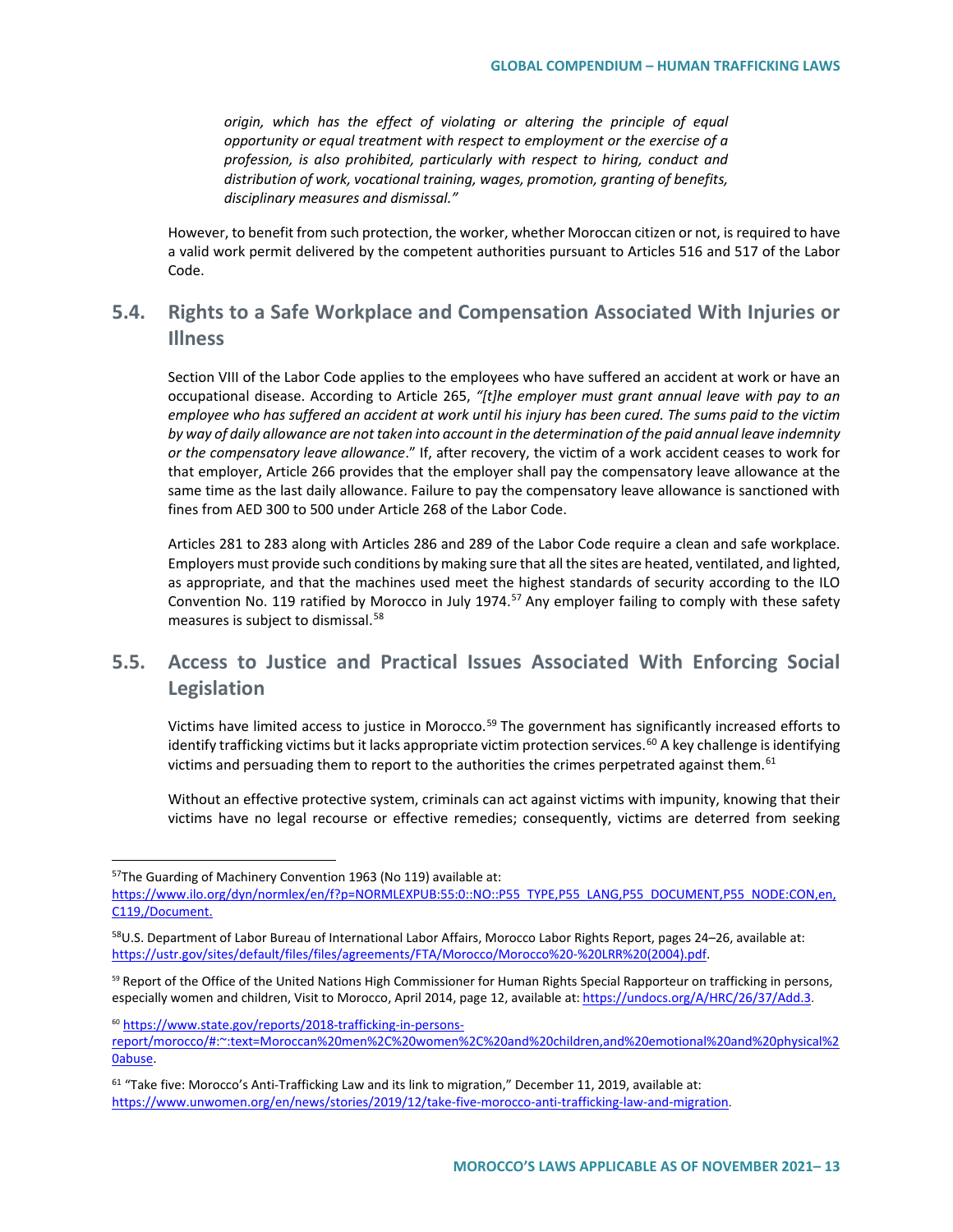help.<sup>[62](#page-13-0)</sup> To remedy this problem, the Office of the Public Prosecutor has developed a program aimed at training public prosecutors to identify the signs of human trafficking. With the support of UN Women, it has also launched a large public awareness campaign.<sup>[63](#page-13-1)</sup>

## **5.6. Interaction Between Employment Law and Migration**

### *5.6.1. Employment rights affected where employment is unlawful under migration law*

When the victims of forced labor are undocumented migrants, they are deemed illegal and subject to various immigration laws. Decree No. 1-03-196 (2003) for the adoption of the Law No. 02-03 addresses illegal emigration and immigration in Morocco.

Indeed according to Article 50 of Decree No. 1-03-196, other scenarios of illegal emigration, such as leaving without a permit or in a clandestine manner, are considered:

*"Is punishable by a fine of 3,000 to 10,000 dirhams [AED 3,000 to AED 10,000] and by imprisonment of one month to six months, or six months, or one of these two penalties only, without prejudice to the provisions of the criminal code applicable in this matter, any person who leaves the Moroccan territory in a clandestine manner, using clandestine way, by using, at the time of crossing one of the terrestrial, maritime or air border posts, a fraudulent means to evade the presentation of the necessary official documents or the accomplishment of the formalities prescribed by the law and regulations in force, or by using falsified documents or by usurpation of name, as well as any person who enters or leaves the Moroccan territory through exits or places other than the border posts created for this purpose."[64](#page-13-2)*

Foreigners arriving in Morocco are required to present themselves to competent authorities with the necessary documentation.<sup>[65](#page-13-3)</sup> Undocumented migrants may be subject to fines and penalties for failing to comply with Moroccan employment laws. In practice, however, most people with irregular migrant status are detained only when they breach the law and commit crimes.

Also, according to Articles 516 and 517 of the Labor Code,<sup>[66](#page-13-4)</sup> illegal migrants (*i.e.*, migrants without a valid work permit) cannot claim rights under this law.

However, there are indications of awareness of the need for protection for illegal migrants. In 2012, the Council of the Community of Moroccans Abroad and the Institute for Public Policy Research in Rabat in collaboration with the Platform for International Cooperation on Undocumented Migrants (**PICUM**), organized in 2012 a workshop on the protection of the rights of illegal migrants in Morocco, in the framework of the project "Beyond irregularity." The general opinion was clearly in favor of granting such

<span id="page-13-0"></span> $62$  Report of the Office of the United Nations High Commissioner for Human Rights Special Rapporteur on trafficking in persons, especially women and children, visit to Morocco, April 2014, page 13, available at[: https://undocs.org/A/HRC/26/37/Add.3.](https://undocs.org/A/HRC/26/37/Add.3)

<span id="page-13-1"></span> $63$  "Take five: Morocco's Anti-Trafficking Law and its link to migration," December 11, 2019, available at: [https://www.unwomen.org/en/news/stories/2019/12/take-five-morocco-anti-trafficking-law-and-migration.](https://www.unwomen.org/en/news/stories/2019/12/take-five-morocco-anti-trafficking-law-and-migration)

<span id="page-13-2"></span><sup>64</sup> [https://www.refworld.org/docid/3ae6b4ed5c.html.](https://www.refworld.org/docid/3ae6b4ed5c.html)

<span id="page-13-3"></span><sup>65</sup> [https://www.refworld.org/pdfid/514d77c22.pdf.](https://www.refworld.org/pdfid/514d77c22.pdf) 

<span id="page-13-4"></span><sup>66</sup> [http://www.droit-afrique.com/upload/doc/maroc/Maroc-Code-1999-du-travail.pdf.](http://www.droit-afrique.com/upload/doc/maroc/Maroc-Code-1999-du-travail.pdf)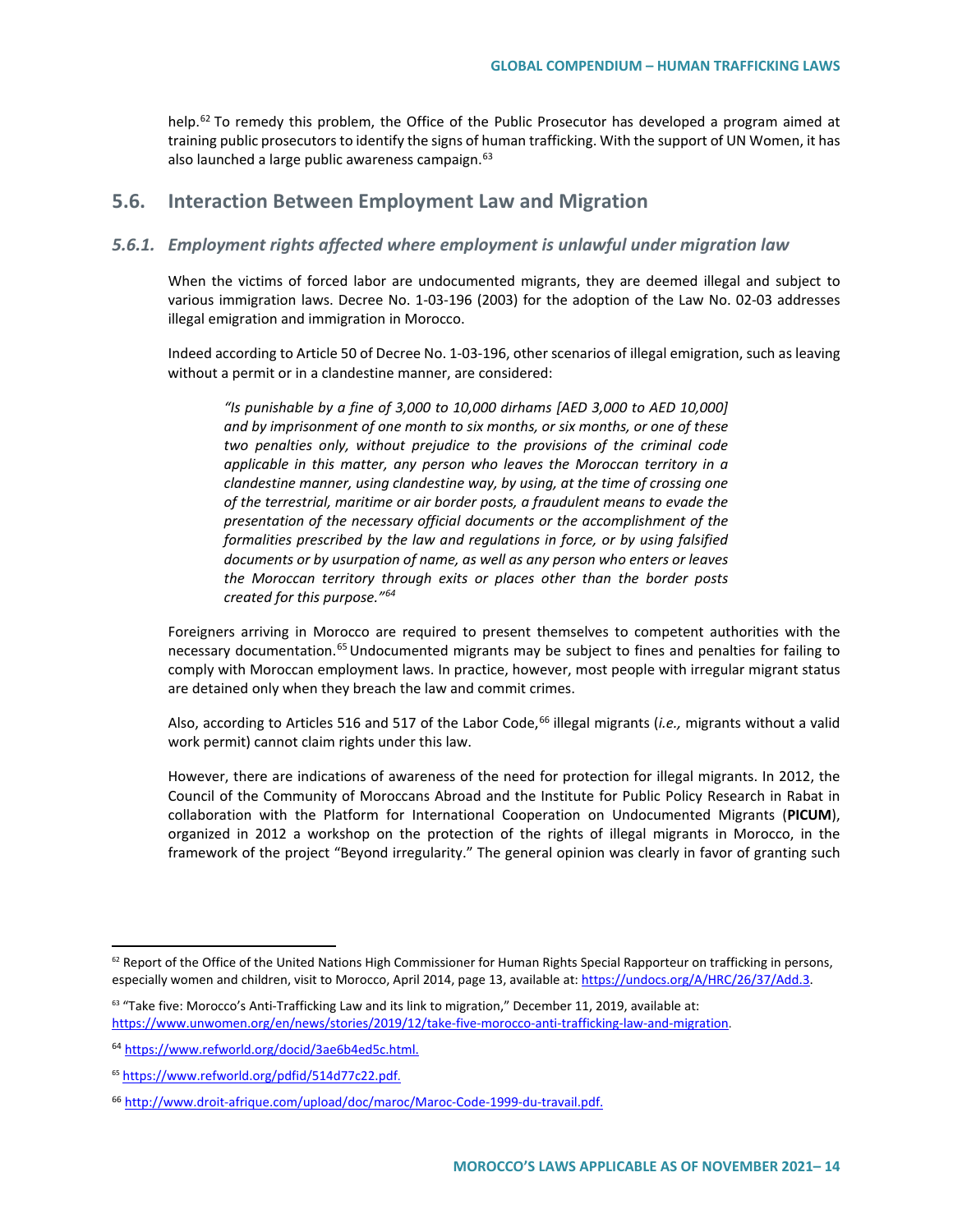protection along with ensuring protection on the illegal migrants' basic needs. Indeed, the PICUM director stated that: *" A worker is a worker is a worker; there is no such a thing as an illegal worker."*[67](#page-14-0)

Moreover, Article 1 of the Law 27-14, which amends Article 448.14 of the Criminal Code, provides that victims of trafficking will not be punished for any act committed under duress. Juvenile judges also have the authority to decide whether to prosecute a minor for illegal immigration.<sup>[68](#page-14-1)</sup>

It is not uncommon for the Moroccan authorities to conduct large-scale roundups of migrant workers, causing concern to Amnesty International and other similar international organizations. Some migrants are reportedly detained without due process, transported by bus to remote locations near the Algerian border, and abandoned there.<sup>[69](#page-14-2)</sup>

#### *5.6.2. Rights/remedies available under applicable migration law and regulations*

Refer to Section 7.

### **5.7. Employment Laws and Child Labor**

According to Article 143 of the Moroccan Labor Code, the minimum age of employment is 15 years old. Chapter one of Title II of the Labor Code is devoted to the protection of minors and women. To protect children's lives, health, safety, or morals, this Chapter restricts the professions that minors can choose. Morocco has also ratified all key international conventions concerning child labor, $70$  such as the ILO C.138, Minimum Age,<sup>[71](#page-14-4)</sup> the ILO C. 182, Worst Forms of Child Labour,<sup>[72](#page-14-5)</sup> and the UN CRC Optional Protocol on the Sale of Children, Child Prostitution and Child Pornography*.* [73](#page-14-6)

# **6. GOVERNMENT PROCUREMENT RULES**

Morocco has no applicable laws.

# **7. RESTITUTION AND VICTIM COMPENSATION**

Trafficked victims have limited access to the judicial process or support systems. Victims are legally entitled to receive protection and health-care services under the Law 27-14, which defines the State's responsibilities in the fight against trafficking. Those responsibilities include the availability of resources, protection, medical needs, psychological and social assistance, accommodation for victims, legal assistance,

<span id="page-14-0"></span> <sup>67</sup> PICUM, "*Un projet de régularisation pour les travailleurs sans papiers au Maroc*", 10 September 2012, available at: [https://picum.org/un-projet-de-regularisation-pour-les-travailleurs-sans-papiers-au-maroc/.](https://picum.org/un-projet-de-regularisation-pour-les-travailleurs-sans-papiers-au-maroc/)

<span id="page-14-1"></span><sup>68</sup> "Country Report Morocco – Protection and assistance to victims of human trafficking," The Danish Immigration Service (2019), page 12, available at:

[https://www.ecoi.net/en/file/local/2018054/COI\\_report\\_morocco\\_protection\\_assistance\\_victims\\_of\\_human\\_trafficking\\_oct\\_2](https://www.ecoi.net/en/file/local/2018054/COI_report_morocco_protection_assistance_victims_of_human_trafficking_oct_2019.pdf) [019.pdf.](https://www.ecoi.net/en/file/local/2018054/COI_report_morocco_protection_assistance_victims_of_human_trafficking_oct_2019.pdf)

<span id="page-14-2"></span><sup>69</sup> "Morocco: Relentless crackdown on thousands of sub-Saharan migrants and refugees is unlawful," Amnesty International, September 7, 2018, available at: [https://www.amnesty.org/en/latest/news/2018/09/morocco-relentless-crackdown-on](https://www.amnesty.org/en/latest/news/2018/09/morocco-relentless-crackdown-on-thousands-of-sub-saharan-migrants-and-refugees-is-unlawful/)[thousands-of-sub-saharan-migrants-and-refugees-is-unlawful/.](https://www.amnesty.org/en/latest/news/2018/09/morocco-relentless-crackdown-on-thousands-of-sub-saharan-migrants-and-refugees-is-unlawful/)

<span id="page-14-3"></span><sup>&</sup>lt;sup>70</sup> [https://www.dol.gov/sites/dolgov/files/ILAB/child\\_labor\\_reports/tda2018/Morocco.pdf.](https://www.dol.gov/sites/dolgov/files/ILAB/child_labor_reports/tda2018/Morocco.pdf)

<span id="page-14-4"></span><sup>&</sup>lt;sup>71</sup> [https://www.ilo.org/dyn/normlex/fr/f?p=NORMLEXPUB:12100:0::NO::P12100\\_ILO\\_CODE:C138.](https://www.ilo.org/dyn/normlex/fr/f?p=NORMLEXPUB:12100:0::NO::P12100_ILO_CODE:C138)

<span id="page-14-5"></span><sup>72</sup> [https://www.ilo.org/dyn/normlex/en/f?p=NORMLEXPUB:12100:0::NO::P12100\\_ILO\\_CODE:C182.](https://www.ilo.org/dyn/normlex/en/f?p=NORMLEXPUB:12100:0::NO::P12100_ILO_CODE:C182) 

<span id="page-14-6"></span><sup>73</sup> https://treaties.un.org/pages/ViewDetails.aspx?src=IND&mtdsg\_no=IV-11-c&chapter=4&lang=en.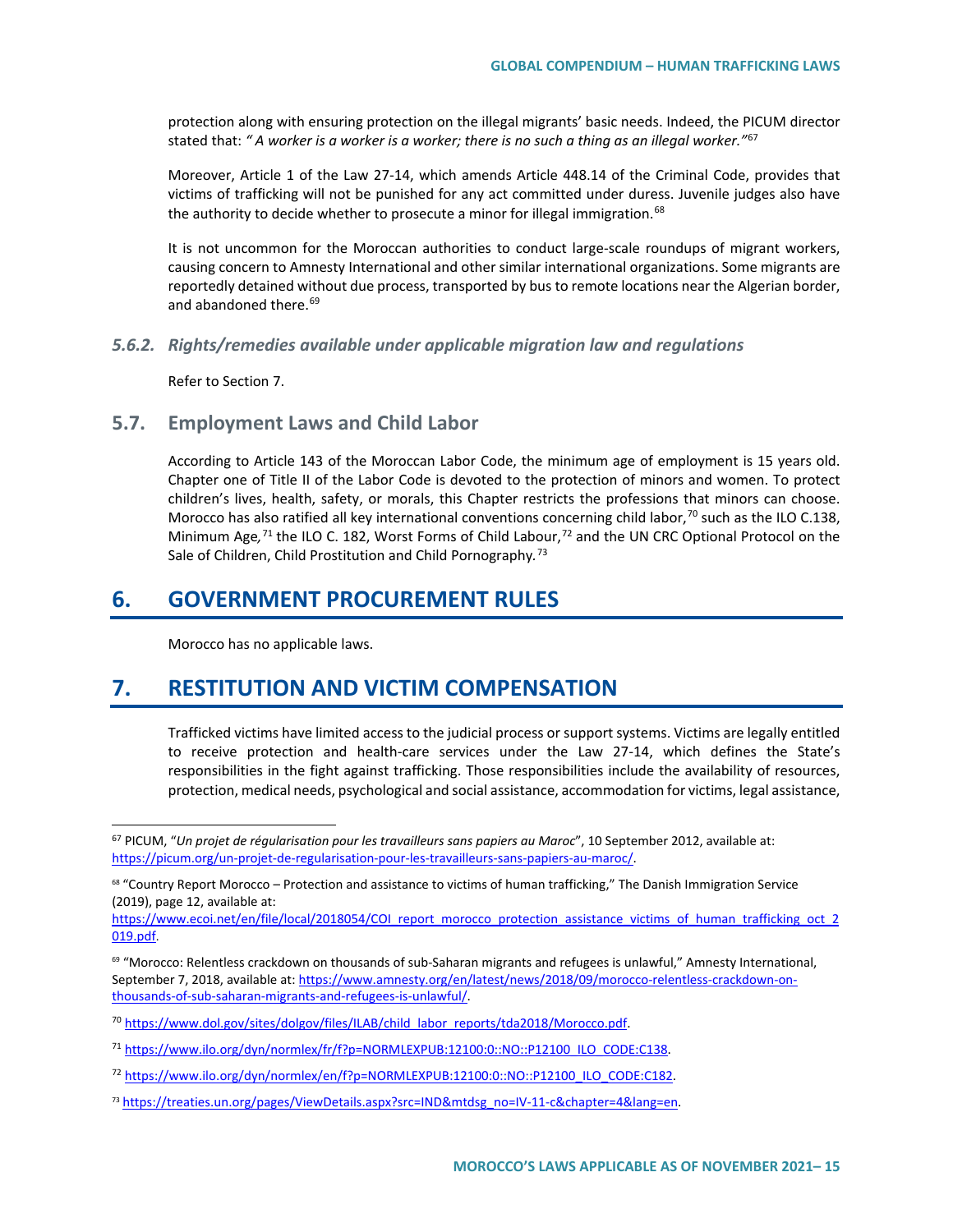rehabilitation, and voluntary return to country of origin.<sup>[74](#page-15-0)</sup> Moreover, humanitarian organizations may file complaints on behalf of the victims of human rights violations. In practice, as there are no government-run assistance programs for victims, civil organizations such as churches provide shelter to trafficked persons.<sup>[75](#page-15-1)</sup>

# **8. MOROCCO'S MULTIDISCIPLINARY/INTERAGENCY COOPERATION APPROACH**

# **8.1. Overview**

The most noticeable multi-disciplinary cooperation approach regarding human trafficking is the National Commission for the Coordination of Measures to Combat and Prevent Trafficking in Human Beings. Other initiatives created an Inter-Ministerial Delegation for Human Rights and entrusted various ministries and bodies with the authority to punish and prevent human trafficking.

### *8.1.1. National Commission for the Coordination of Measures to Combat and Prevent Trafficking in Human Beings*

The National Commission for the Coordination of Measures to Combat and Prevent Trafficking in Human Beings (National Commission) was foreseen in Articles 6 and 7 of Law 27-14 (2016)<sup>[76](#page-15-2)</sup> and put in place by Decree No. 2-17-740 (2018).<sup>[77](#page-15-3)</sup>

The National Commission is a key element of the country's efforts to address and prevent human trafficking. The National Commission defines policies, details an action plan, and evaluates the prevention and protection of victims. It is also in charge of establishing a database, developing educational programs, conducting research, and producing an annual report. Moreover, the National Commission is the coordinator between relevant authorities, national agencies, and international organizations.<sup>[78](#page-15-4)</sup>

The Head of Government or a government official appointed by the Head of Government for this purpose presides over the National Commission. The Commission consists of representatives of the following individuals and entities, among others: $^{79}$  $^{79}$  $^{79}$ 

<span id="page-15-2"></span>7[6https://adala.justice.gov.ma/production/legislation/fr/Nouveautes/Lutte%20contre%20la%20traite%20des%20%C3%AAtres%](https://adala.justice.gov.ma/production/legislation/fr/Nouveautes/Lutte%20contre%20la%20traite%20des%20%C3%AAtres%20humains.pdf) [20humains.pdf](https://adala.justice.gov.ma/production/legislation/fr/Nouveautes/Lutte%20contre%20la%20traite%20des%20%C3%AAtres%20humains.pdf) (French version).

<span id="page-15-3"></span><sup>77</sup> [https://www.ilo.org/dyn/natlex/docs/ELECTRONIC/107933/133139/F987710437/MAR-107933.pdf.](https://www.ilo.org/dyn/natlex/docs/ELECTRONIC/107933/133139/F987710437/MAR-107933.pdf)

<span id="page-15-4"></span><sup>78</sup> Articles 6 and 7 of the of Law 27-14, available at:

[https://adala.justice.gov.ma/production/legislation/fr/Nouveautes/Lutte%20contre%20la%20traite%20des%20%C3%AAtres%2](https://adala.justice.gov.ma/production/legislation/fr/Nouveautes/Lutte%20contre%20la%20traite%20des%20%C3%AAtres%20humains.pdf) [0humains.pdf](https://adala.justice.gov.ma/production/legislation/fr/Nouveautes/Lutte%20contre%20la%20traite%20des%20%C3%AAtres%20humains.pdf) (French version).

<span id="page-15-0"></span><sup>7</sup>[4https://www.ecoi.net/en/file/local/2018054/COI\\_report\\_morocco\\_protection\\_assistance\\_victims\\_of\\_human\\_trafficking\\_oct](https://www.ecoi.net/en/file/local/2018054/COI_report_morocco_protection_assistance_victims_of_human_trafficking_oct_2019.pdf) [\\_2019.pdf.](https://www.ecoi.net/en/file/local/2018054/COI_report_morocco_protection_assistance_victims_of_human_trafficking_oct_2019.pdf)

<span id="page-15-1"></span><sup>&</sup>lt;sup>75</sup> "Country Report Morocco – Protection and assistance to victims of human trafficking," The Danish Immigration Service (2019), page 20, available at:

[https://www.ecoi.net/en/file/local/2018054/COI\\_report\\_morocco\\_protection\\_assistance\\_victims\\_of\\_human\\_trafficking\\_oct\\_2](https://www.ecoi.net/en/file/local/2018054/COI_report_morocco_protection_assistance_victims_of_human_trafficking_oct_2019.pdf) [019.pdf.](https://www.ecoi.net/en/file/local/2018054/COI_report_morocco_protection_assistance_victims_of_human_trafficking_oct_2019.pdf)

<span id="page-15-5"></span> $79$  Other members are representatives of the following: the Government official in charge of Finances, the Government official in charge of Housing, the Government official in charge of Transports, the Government official in charge of Youth and Sports, the Government official in charge of Communications, the Government official in charge of Family, Solidarity, Equality and Social Development, the Government official in charge of Labor and Professional Integration, the Government official in charge of Relations with Civil Society, the Government official in charge of Moroccans Residing Abroad and Migration Affairs, the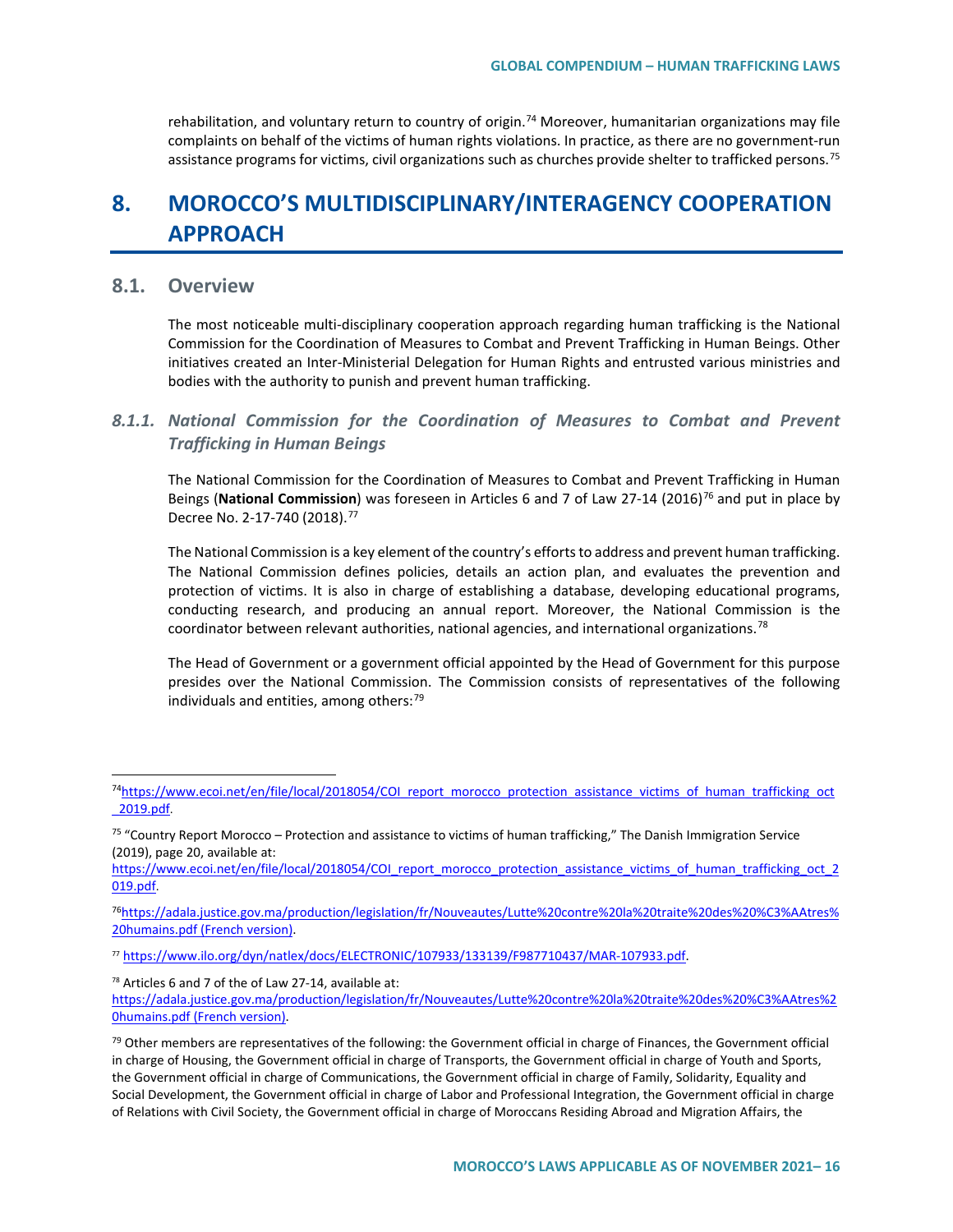- the Head of Government;
- the Government official in charge of Human Rights;
- the Government official in charge of the Interior;
- the Government official in charge of Foreign Affairs;
- the Government official in charge of the Justice System;
- the Government official in charge of Health;
- the Presidency of the Public Ministry; and
- the National Human Rights Council.

The Commission also includes two representatives of civil society associations that provide protection and assistance to victims of human trafficking. The Head of Government appoints these two representatives from a list proposed by Government authorities.

The Commission can submit proposals to the Government regarding prevention, awareness, deterrence, and protection mechanisms against human trafficking.<sup>[80](#page-16-0)</sup>

### *8.1.2. The Inter-Ministerial Delegation for Human Rights*

The Inter-Ministerial Delegation for Human Rights is a government body established in 2011 to promote action in the field of human rights. It contributes to the elaboration and implementation of policies to protect and promote human rights. <sup>[81](#page-16-1)</sup> It also established the Inter-Ministerial Commission on Human Trafficking, which coordinates policy issues relating to trafficking in persons.

### *8.1.3. Ministry of the Interior*

Along with agencies under its responsibility, the Ministry of the Interior coordinates operational issues. It principally provides assistance to victims, by uncovering and neutralizing trafficking networks and collaborating with other countries on these matters.<sup>[82](#page-16-2)</sup>

### *8.1.4. Moroccan police*

In addition to its obligation to dismantle human trafficking criminal networks, the Moroccan police are responsible for the protection of human trafficking victims and the prevention of their incrimination, and training its forces and immigration officers on human trafficking issues.<sup>[83](#page-16-3).</sup>

 $\overline{a}$ 

Deputy President of the Superior Council of the Judicial Power, National Cooperation, the general staff of the police force, a representative of the General Directorate of National Security, and a representative of the Royal Gendarmerie.

<span id="page-16-0"></span><sup>80</sup> *See* website at[: https://www.didh.gov.ma/index.php/en/didh/about-us/.](https://www.didh.gov.ma/index.php/en/didh/about-us/)

<span id="page-16-1"></span><sup>81</sup> Report of the Office of the United Nations High Commissioner for Human Rights Special Rapporteur on trafficking in persons, especially women and children, visit to Morocco, April 2014, page 9, available at[: https://undocs.org/A/HRC/26/37/Add.3.](https://undocs.org/A/HRC/26/37/Add.3)

<span id="page-16-2"></span><sup>82</sup> *Id*.

<span id="page-16-3"></span><sup>83</sup> *Id*.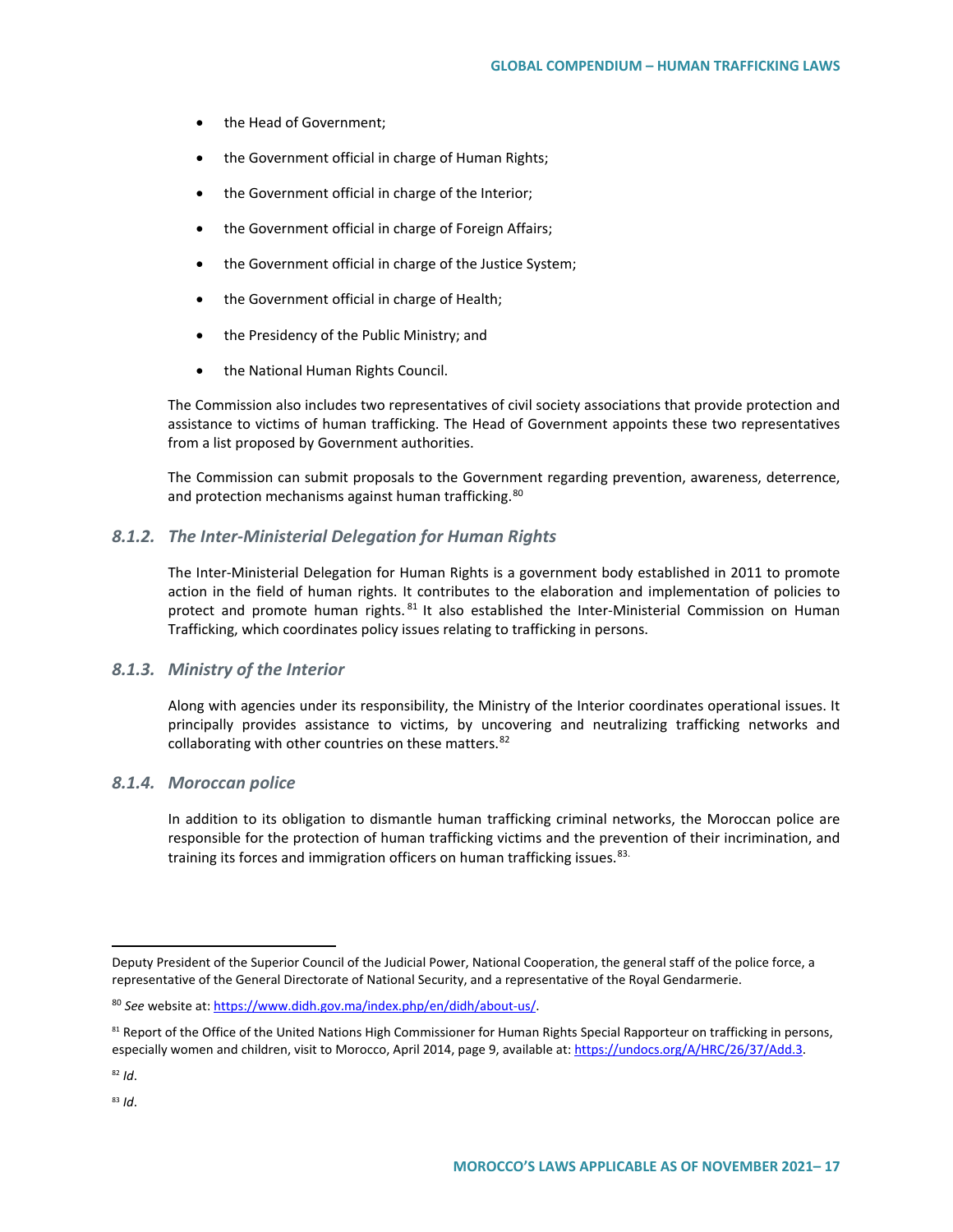### *8.1.5. Directorate of Migration and Border Surveillance of the Ministry of the Interior*

The Directorate of Migration and Border Surveillance was established in December 2003 to combat clandestine immigration. It cooperates with other nations and multinational organizations.<sup>[84](#page-17-0)</sup> According to the Ministry of Interior, it discovered and dissolved 480 human trafficking operations in 2005, and in the first part of 2006, it broke up 120 human trafficking operations.<sup>[85](#page-17-1)</sup>

### *8.1.6. Ministry in Charge of Moroccans Living Abroad*

The Ministry in Charge of Moroccans Living Abroad<sup>[86](#page-17-2)</sup> works with diplomatic and consular missions abroad to protect the interests and rights of Moroccans living abroad, in particular those in difficult circumstances. Moroccan women living in the Gulf region need particular assistance and protection, since a considerable number have become victims of trafficking, forced labor, and sexual exploitation.<sup>[87](#page-17-3)</sup>

### *8.1.7. Ministry of Labor and Professional Insertion, the Labor Inspectorate*

The Labor Inspectorate<sup>[88](#page-17-4)</sup> monitors the use of child work and labor exploitation as well as human trafficking, and cooperates with the civil society organizations to achieve its goals. In 2018, it received a budget of approximately USD 213,860 to provide support to such organizations.<sup>[89](#page-17-5)</sup>

### *8.1.8. National Human Rights Council*

The National Human Rights Council is an independent and pluralistic national institution established in 2011 to replace the pre-existing Consultative Council on Human Rights.<sup>[90](#page-17-6)</sup> The Council is responsible for all matters relating to the protection of human rights standards. It prepares reports, makes recommendations to the government, <sup>[91](#page-17-7)</sup> drafts comments on human rights laws, and submits reports to UN treaty bodies.

### *8.1.9. College of Public Prosecutors*

There are 42 prosecutors nationwide in the College of Public Prosecutors, and they are responsible for handling human trafficking cases brought before the judiciary in all 13 prefectures.<sup>[92](#page-17-8)</sup>

<span id="page-17-5"></span>89 Refworld, UN Refugee Agency, "Trafficking in Persons Report - Morocco" (2018), available at: https://www.refworld.org/docid/5b3e0ac84.html.

<span id="page-17-6"></span><sup>90</sup> *See* website at[: https://www.cndh.org.ma/fr.](https://www.cndh.org.ma/fr)

<span id="page-17-0"></span> <sup>84</sup> *Id*.

<span id="page-17-1"></span><sup>85</sup> UN Women, Directorate of Migration and Border Surveillance, report available at: https://evaw-globaldatabase.unwomen.org/fr/countries/africa/morocco/2003/directorate-of-migration-and-border--surveillance.

<span id="page-17-2"></span><sup>86</sup>*See* website at: [https://marocainsdumonde.gov.ma/.](https://marocainsdumonde.gov.ma/)

<span id="page-17-3"></span><sup>87</sup> Report of the Office of the United Nations High Commissioner for Human Rights Special Rapporteur on trafficking in persons, especially women and children, visit to Morocco, April 2014, page 10, available at: https://undocs.org/A/HRC/26/37/Add.3.

<span id="page-17-4"></span><sup>88</sup> *Le Matin*, "*Pourquoi contacter l'inspection du travail*" (2015), available at[: https://lematin.ma/journal/2015/pourquoi](https://lematin.ma/journal/2015/pourquoi-contacter-l-inspection-du-travail/230482.html)[contacter-l-inspection-du-travail/230482.html.](https://lematin.ma/journal/2015/pourquoi-contacter-l-inspection-du-travail/230482.html)

<span id="page-17-7"></span><sup>91</sup> Report of the Office of the United Nations High Commissioner for Human Rights Special Rapporteur on trafficking in persons, especially women and children, visit to Morocco, April 2014, page 10 available at: https://undocs.org/A/HRC/26/37/Add.3.

<span id="page-17-8"></span><sup>92</sup> U.S. Dep't of State, Trafficking in Persons Report (2019), available at[: https://www.state.gov/reports/2019-trafficking-in](https://www.state.gov/reports/2019-trafficking-in-persons-report-2/morocco/)[persons-report-2/morocco/.](https://www.state.gov/reports/2019-trafficking-in-persons-report-2/morocco/)